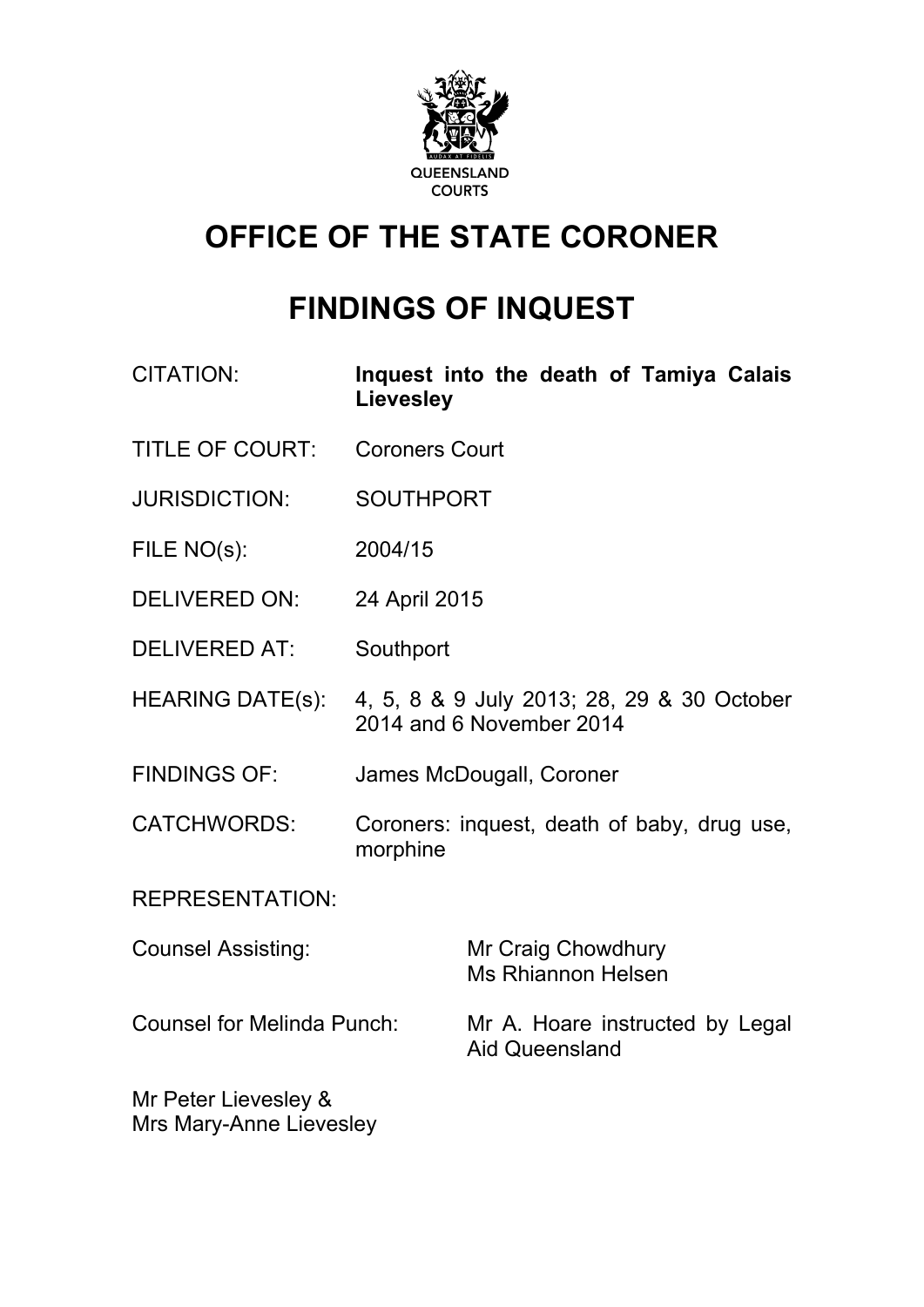# **Introduction**

At the time of her death, Tamiya Calais Lievesley was six months of age and resided with her Mother, Ms Melinda Punch, her father, Mr Peter Lievesley and her siblings Sabrina (aged 4) and Peter (aged 3) at 28 Eira Court, Edens Landing. This is the tragic story of Tamiya's life and death.

At around 8:00 am on 2 March 2004, Tamiya was found deceased in her cot by Ms Punch and Mr Lievesley. Distressed, Mr Lievesley ran from the residence with Tamiya into the street, and called for help. Neighbours subsequently called the Queensland Ambulance Service ('QAS') who attended the address. QAS officer's observed that Tamiya had been deceased for some time. Police were subsequently called to attend the scene.

A full external and internal autopsy was conducted by Dr Beng Ong. Dr Ong found that Tamiya had died as a result of morphine toxicity. Elevated levels of morphine were located in her stomach content, indicating that the morphine had been orally ingested.

A police investigation was subsequently conducted into Tamiya's death lead by Detective Sergeant Naomi Lockhart. As a result of the investigation, Ms Punch and Mr Lievesley were charged with manslaughter (s 310 *Criminal Code)* and two counts of endangering children by exposure (s 326 *Criminal Code*).

On 9 November 2011, the charges against Ms Punch and Mr Lievesley proceeded to a committal hearing in the Beenleigh Magistrates Court. Ms Punch and Mr Lievesley were committed to stand trial in the Supreme Court at Brisbane.

On 28 November 2011, Mr Lievesley was found unconscious at his residence with a butterfly cannula in his arm. Three crushed up fentanyl patches were found nearby. He was transported to the hospital by QAS. Upon arrival he had a Glasgow coma score of three with fixed pupils. A CT scan excluded an acute haemorrhage and he was in the end stages of organ failure. Despite active resuscitation measures, he continued to deteriorate and after a discussion with his family and his poor prognosis, life support was withdrawn.

An indictment charging Ms Punch with manslaughter was subsequently presented to the Supreme Court.

The Supreme Court trial before Fryberg J commenced on 14 November 2012. The jury retired to consider the matter on 19 November 2012. On 21 November 2012,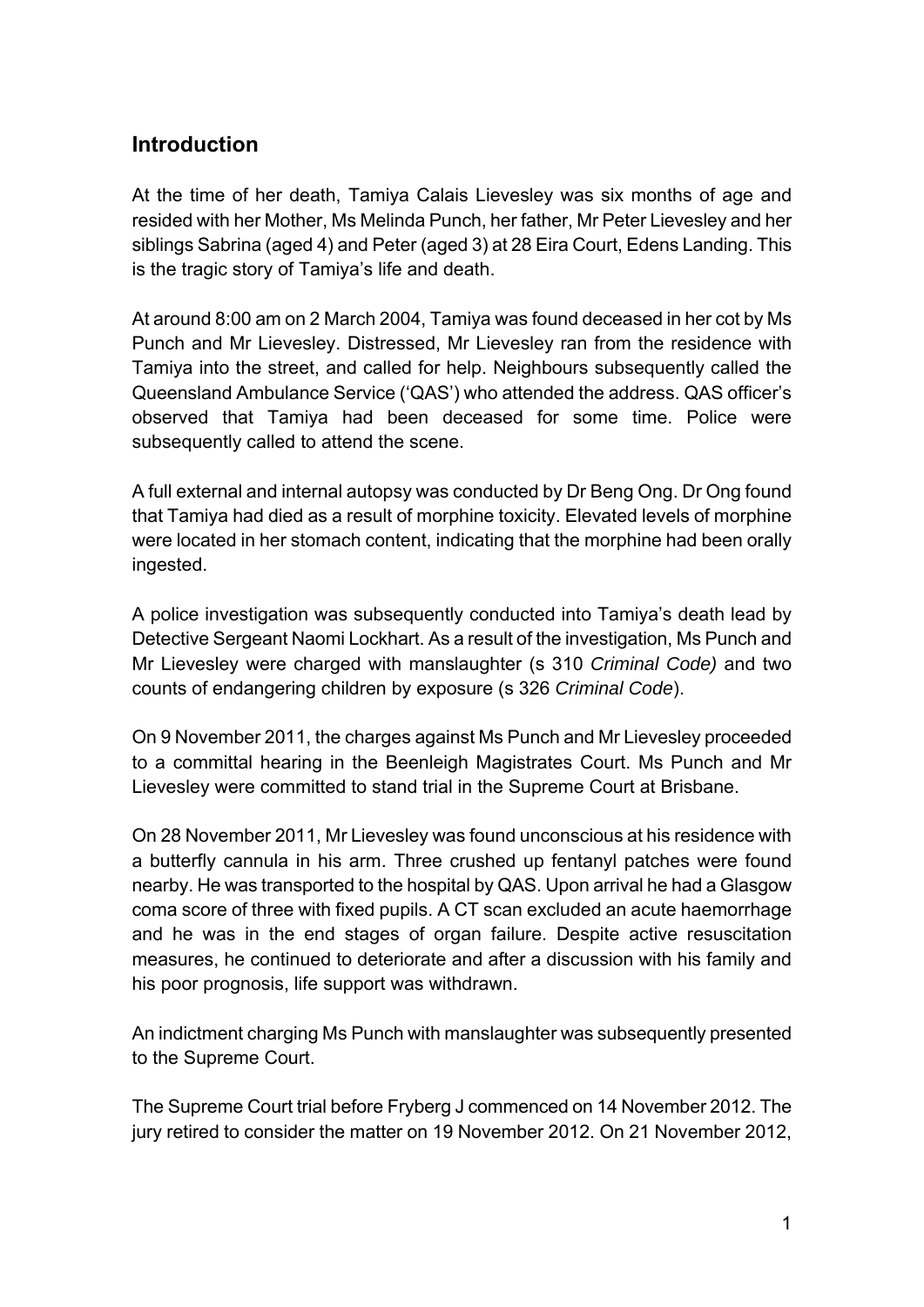the decision was made to discharge the jury after they were unable to reach a verdict.

The Office of the Director of Public Prosecutions ('ODPP') has since decided not to proceed to trial again on the evidence as it stands. The death of Mr Lievesley after the conclusion of the committal hearing made the prosecution of Ms Punch very difficult. A nolle prosequi was subsequently entered in relation to the indictment against Ms Punch.

# **Delay in the Coronial Investigation**

Section 29 of the Coroners Act 2003 provides that an inquest must not be held or continued in circumstances a person has been charged with an offence in which the question of whether the person accused caused the death may be in issue. The police investigation into Tamiya's death took several years and included extensive coercive hearings before the Crime and Misconduct Commission (CMC). The investigation eventually led to charges being brought against Peter Lievesley and Melinda Punch.

# **The Inquest**

On 12 April 2013, a pre-inquest conference was held. Leave was granted to the legal representatives for Ms Punch. Mr Lievesley's parents, Mr Peter Lievesley Snr and Mrs Mary-Anne Lievesley were subsequently granted leave to appear as parties to the proceedings, in their son's absence.

The issues identified at the pre-inquest conference to be explored at the inquest were:

- a) The findings required by s. 45 (2) of the *Coroners Act 2003*; namely the identity of the deceased person, when, where and particularly how she died and what caused her death;
- b) The circumstances surrounding Tamiya's death, particularly the precise chronology of events on the day before her death; and
- c) The means by which Tamiya came to ingest morphine, which caused her death.

# **The scope of the Coroner's inquiry and findings**

A coroner has jurisdiction to inquire into the cause and the circumstances of a reportable death. If possible he/she is required to find:-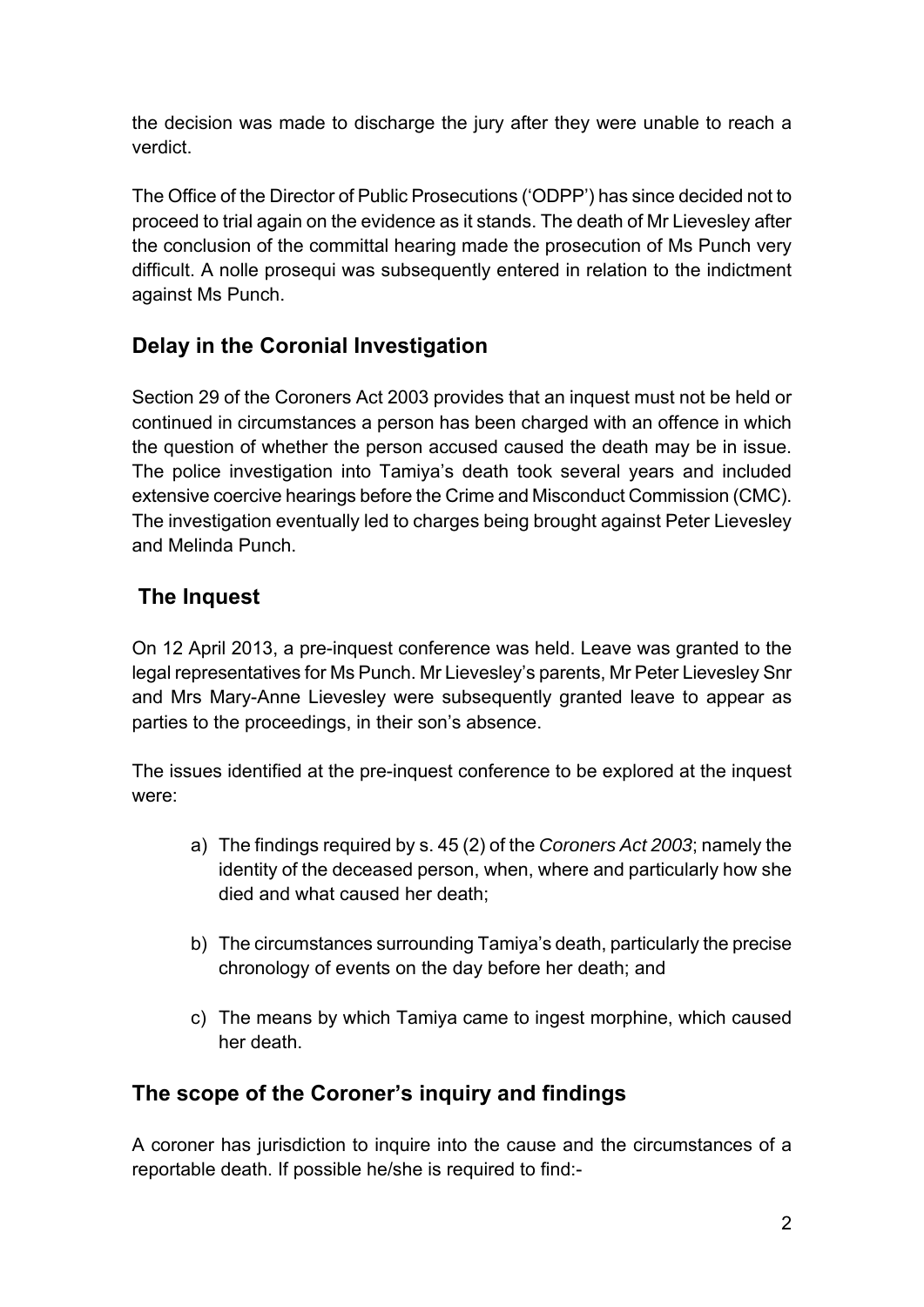- a) whether a death in fact happened;
- b) the identity of the deceased;
- c) when, where and how the death occurred; and
- d) what caused the person to die.

There has been considerable litigation concerning the extent of a coroner's jurisdiction to inquire into the circumstances of a death. The authorities clearly establish that the scope of an inquest goes beyond merely establishing the medical cause of death.

An inquest is not a trial between opposing parties but an inquiry into the death. In a leading English case it was described in this way: - *"It is an inquisitorial process, a process of investigation quite unlike a criminal trial where the prosecutor accuses and the accused defends… The function of an inquest is to seek out and record as many of the facts concerning the death as the public interest requires."*

The focus is on discovering what happened, not on ascribing guilt, attributing blame or apportioning liability. The purpose is to inform the family and the public of how the death occurred with a view to reducing the likelihood of similar deaths. As a result, the Act authorises a coroner to make preventive recommendations concerning public health or safety, the administration of justice or ways to prevent deaths from happening in similar circumstances in future. However, a coroner must not include in the findings or any comments or recommendations, statements that a person is or maybe guilty of an offence or has some civil liability.

# **The Admissibility of Evidence and the Standard of Proof**

The Coroners Act 2003 sets out the extent and limits of a coroners powers to investigate death. Proceedings in a coroner's court are not bound by the rules of evidence because the Act provides that the court "*may inform itself in any way it considers appropriate."(s.37.1)* That does not mean that any and every piece of information, however unreliable, will be admitted into evidence and acted upon. However, it does give a coroner greater scope to receive information that may not be admissible in other courts. If a witness refuses to give oral evidence at an inquest because the evidence would tend to incriminate the person, the coroner may require the witness to give evidence that would tend to incriminate the witness if satisfied it is in the public interest to do so. The evidence, when given, and any derivative evidence is not admissible against the witness in any other proceeding, other than a proceeding for perjury (s.39).

A coroner should apply the civil standard of proof, namely the balance of probabilities but the approach referred to as the *Briginshaw* sliding scale is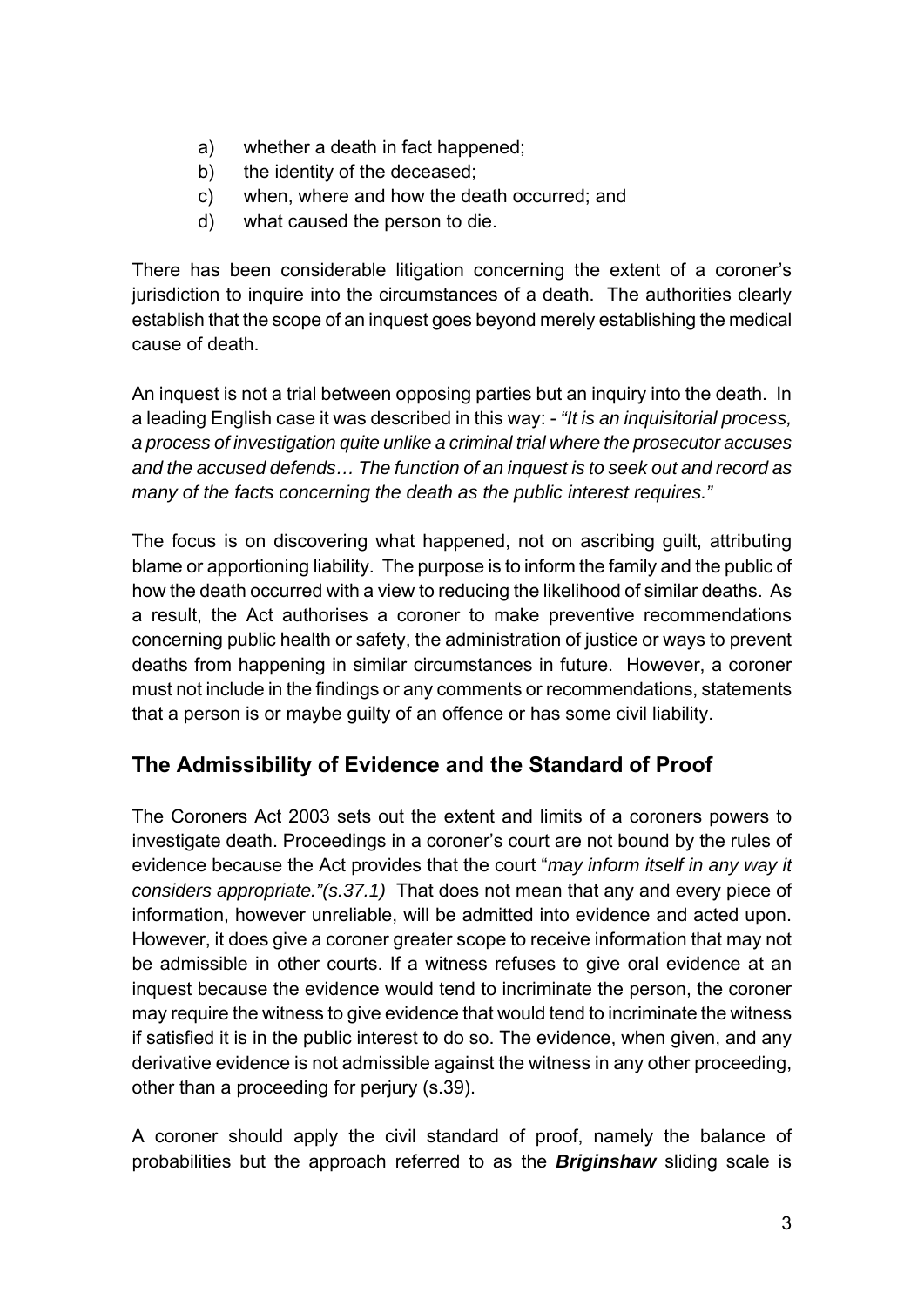applicable. This means that the more significant the issue to be determined, the more serious an allegation or the more inherently unlikely an occurrence, the clearer and more persuasive the evidence needed for the trier of fact to be sufficiently satisfied that it has been proven to the civil standard. *Briginshaw v. Briginshaw (1938) 60 CLR 336 at 361.*

If, from information obtained at an inquest or during the investigation, a coroner reasonably suspects a person has committed a criminal offence, the coroner must give the information to the Director of Public Prosecutions in the case of an indictable offence, and to the chief executive of the department which administers legislation creating an offence which is not indictable (s. 48.2)

# **The Evidence**

I do not propose to repeat or summarise all of the information contained in the exhibits or all of the oral evidence, however I will refer to all relevant and important parts of the evidence.

# **Morphine Addiction of the Parents**

I refer at the outset to the morphine addiction of Tamiya's parents. This was the prevailing and overwhelming factor affecting every aspect of these sad events including, in particular, the credibility of the parent's evidence. There was incontestable evidence led at the inquest that the parents of the deceased infant were morphine addicts at the time of her death. Melinda Punch in her evidence on 28 October 2014 admitted as much.

Dr Stolz who gave evidence on 29 October 2014 was the doctor who principally prescribed morphine to both parents in those weeks leading up to the death of the deceased infant. Exhibits *"E12"* and *"E13"*, the records of the Dangerous Drugs Unit of Queensland Health, establish that both Peter Lievesley and Melinda Punch were being prescribed and dispensed significant quantities of morphine in the weeks leading up to the death of the deceased infant.

Dr Culliford in an addendum report which is Exhibit *"C7"* observed that Dr Stolz prescribed morphine at a rate greater than the dose he had initially prescribed. Between 21 January 2004 and 25 February 2004, he supplied 6 prescriptions for 20 capsules of Kapanol (morphine 100 mg) sustained release capsules to Peter Lievesley. In five weeks Lievesley was given 120 Kapanol capsules. Similarly, Melinda Punch over 11 days had access to 80 tablets, *"far in excess of the prescribed level"*. Dr Culliford was critical of Dr Stolz, saying this should have warned him there was an increase in dependence to the morphine.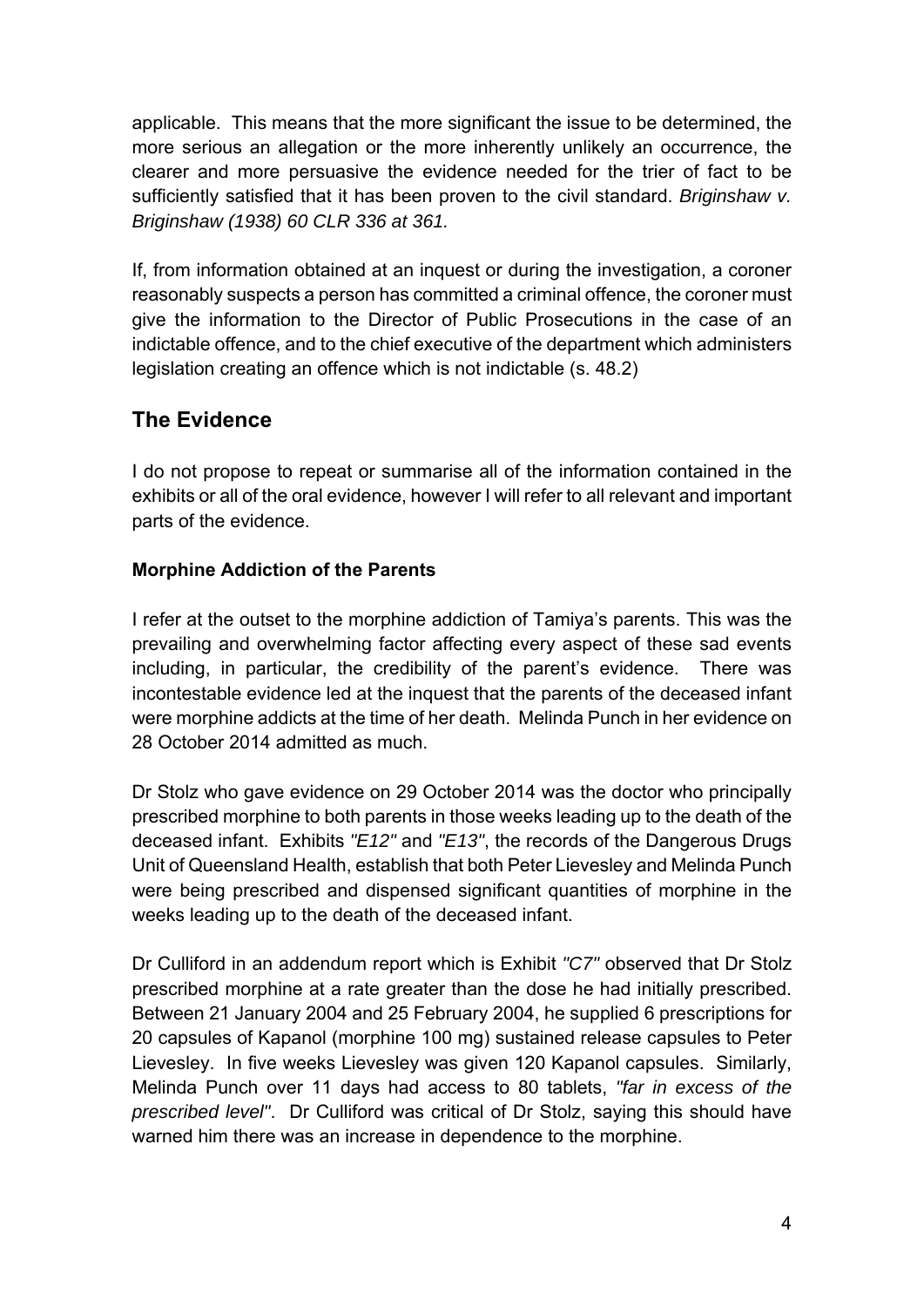Dr Stolz in his evidence on 29 October 2014 accepted that in hindsight he should not have prescribed the large quantities of morphine that he did. His explanation for doing so was to ensure that Lievesley and Punch did not suffer from withdrawal symptoms, and did not seek heroin from street dealers. Dr Stolz also accepted that his note keeping was poor, and that he had failed to duly record in his notes relevant information that was being told to him by Lievesley and Punch.

The critical issue arising from all of this is that Lievesley and Punch had access to significant quantities of morphine at the time of the deceased infant's death. The DDU records, Exhibit *"E12"* in respect of Peter Lievesley, establish that on 1 March 2004, Peter Lievesley was dispensed 20 100 mg tablets of morphine sulphate from the Beenleigh Discount Drug Store. No morphine tablets were located by the police when they did a search of the house on 2 March 2004; empty packets of morphine tablets were located.

## **Drugs of Dependence Unit ('DDU') Records**

Police sought a statement from Drugs of Dependence Unit of Queensland Health investigator officer, Ms Rebecca Lee Thompson regarding Mr Lievesley and Ms Punch history with DDU. DDU has the responsibility for data collection and analysis concerning the prevalence of the inappropriate and unlawful prescribing and use of pharmaceutical drugs which carry a risk of dependence. The DDU also has the responsibility for overseeing the Queensland Opioid Treatment Program ('QOTP') which deals with opioid substitution therapies, such as methadone, for drug dependent person. DDU utilise the information management database called MODDS (monitoring of dangerous drugs system). MODD is intended to be used for a number of purposes including, the identification of incidences of inappropriate and unlawful prescribing, misuse of controlled drugs and patient behaviour such as doctor shopping for controlled drugs. The MODD system facilitates the provision of state-wide confidential telephone 'enquiry service' for medical practitioners.

According to Ms Thompson, Mr Lievesley met the criteria for a drug dependent person, pursuant to Part 1, s 5 of the *Health Act 1937.* He was known to DDU since 2000. Ms Punch also met the criteria for a drug dependent person under the *Health Act.* She had been known to DDU since September 2003.

Ms Thompson was asked by police to comment on whether Mr Lievesley and/or Ms Punch were Doctor Shoppers, in accordance with the DDU criteria. A doctor shopper is defined by the DDU to include a person that within any three month period consults four prescribers or obtains twelve prescriptions.

DDU records indicate that Mr Lievesley obtained no less than 39 non-QOTP related pharmaceutical prescriptions from no less than 19 prescribers between 20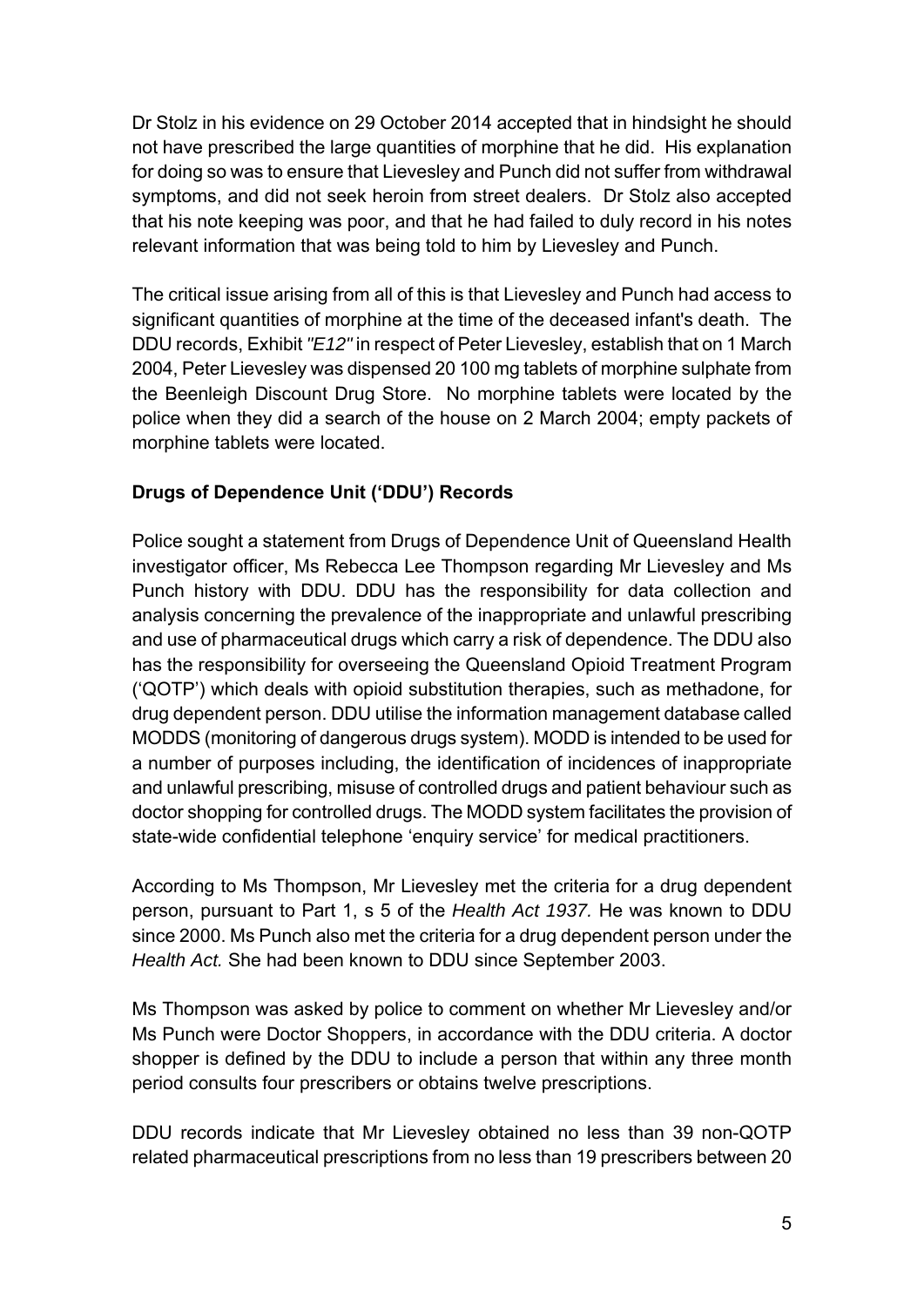July 2001 and 7 January 2010. Mr Lievesley's daily use of morphine sulphate, as extrapolated from his prescriptions, was approximately 230 mg/day. Based on the records held by DDU, Mr Lievesley would have been considered to be an active doctor shopper for a controlled drug of dependence, particularly Morphine Sulphate.

DDU records indicate that Ms Punch obtained no less than 32 non-QOTP related pharmaceutical prescriptions from no less than 9 prescribers between 29 September 2003 and10 March 2004. Ms Punch's daily use of morphine sulphate, as derived from her prescriptions, was approximately 200 mg/day. Based on the records held by DDU, Ms Punch would have been considered to be an active doctor shopper for a controlled drug of dependence, particularly Morphine Sulphate.

It is of great concern that Peter Lievesley and Melinda Punch could so readily and easily satisfy their morphine addiction. The supply of morphine in substantial quantity was readily maintained by their general practitioners, in particular Dr Stolz. The drugs were very cheap, compared to say heroin, because they were heavily subsidised under the Pharmaceutical Benefits Scheme. Their visits to the doctor (supplier) was free because of Medicare bulk billing and their addiction carried with it none of the dangers, stigmas and criminality of a heroin addiction. Yet in the end their addiction was no less destructive or fatal than an addiction to heroin. Their lives and the lives of their children was chaotic and led to them living in squalid circumstances and eventually it led to the deaths of Tamiya Lievesley and her father Peter Lievesley.

#### **Sequence of events**

Prior to Tamiya's death, Ms Punch and Mr Lievesley had been in an 'on again off again' de-facto relationship for approximately six years. They had three children together, namely Sabrina Lievesley (DOB 07/09/99), Peter Lievesley (DOB 16/08/00) and Tamiya Lievesley (DOB 13/08/03).

Tamiya was born at the Logan Hospital by way of caesarean section. At the time of her birth, Ms Punch admitted to using illegal substances. A urine screen showed that Tamiya's urine contained cannabis and opiate derivatives. Tamiya was observed in the Special Care baby unit for signs of substance abuse withdrawal symptoms. She was observed to have mild features of withdrawal. The Logan Hospital spoke to the Department of Child Safety who confirmed that they had inspected the home and did not feel there was any reason for Tamiya not to go home with Ms Punch and Mr Lievesley. She was discharged after eleven days. At the time of Tamiya's death the Department of Communities (Child Safety) ('DOCS')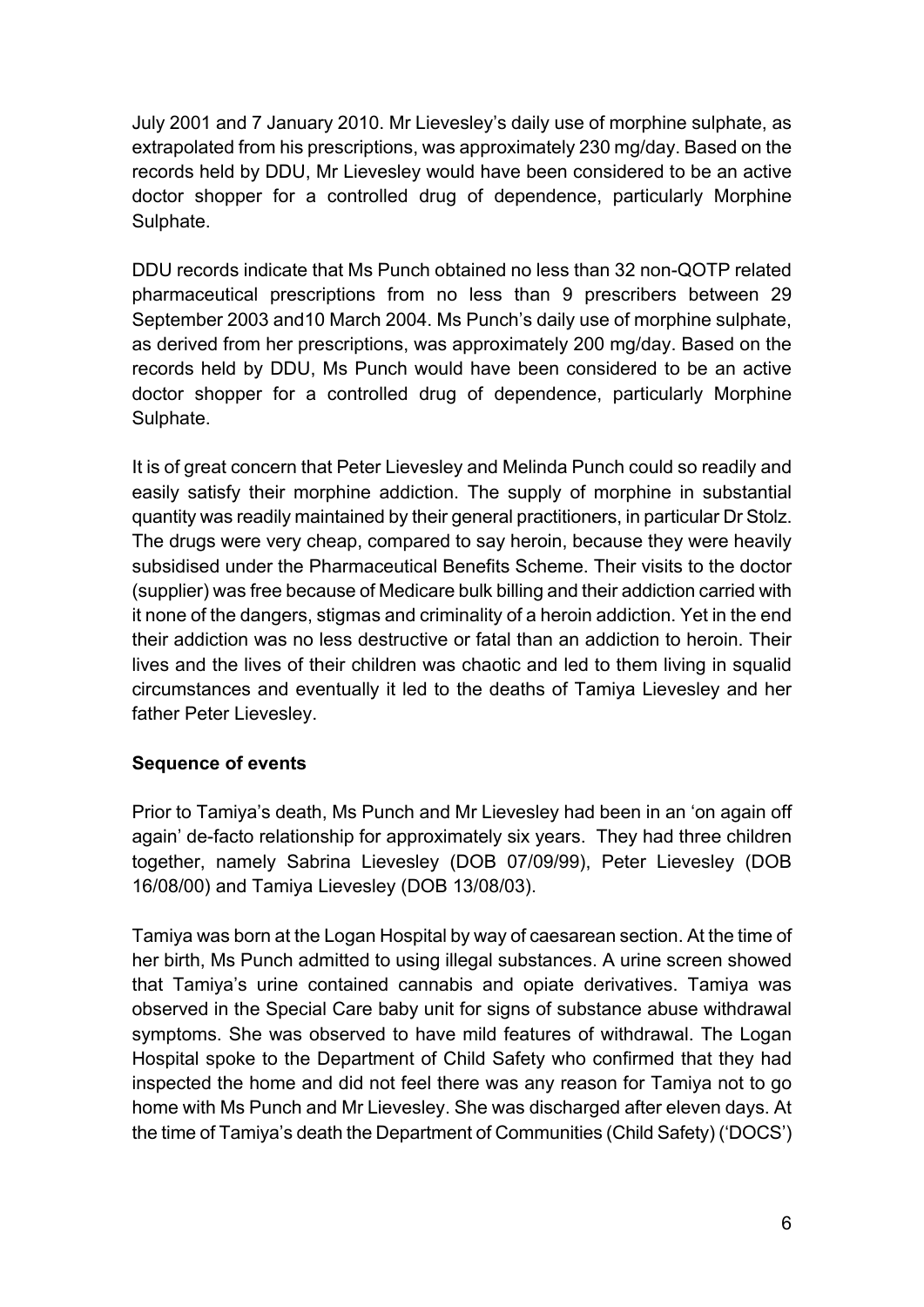had no active involvement with the family. The last active involvement 'DOCS' had with Tamiya was at the time of her birth.

Tamiya was breast feed for a period of eight weeks before being given formula. Subsequent check-ups with Ms Punch's General Practitioner and Hospital Doctors confirm that Tamiya was a healthy child who was progressing well.

At the time of Tamiya's death, Ms Punch and Mr Lievesley resided at 28 Eira Court, Edens Landing. Neighbours of the couple describe them as a very noisy family, who were always yelling at the children and fighting. They were known to consume alcohol and illegal drugs, such as heroin and prescription opiates, including Kapanol. The couple had resided at the address for a couple of months prior to Tamiya's death.

In the afternoon on the day before Tamiya's death, Ms Punch recalls feeding Tamiya a tub of yoghurt, which she kept vomiting up. Regardless, Ms Punch continued to force Tamiya to eat the entire tub.

On the evening prior to Tamiya's death at around 4:00 pm, Mr Matthew Economidis and his brother Thomas, attended Ms Punch and Mr Lievesley's residence. According to Matthew, he attended Ms Punch and Mr Lievesley's residence with his brother, twice a week. They would often consume alcohol and take drugs such as cannabis or prescription opiates. Matthew recalls that Mr Lievesley would mix up Kapanol tablets by taking the beads out of the capsule and placing them in the bottom of a can. He would then mix water with the beads and crush it with the plunger of a syringe, which would open up some of the beads letting the powder loose. Heat was then placed under the can so that the beads, which had not opened, could absorb the opiate in the water. A filter was then used to suck the liquid up into the syringe without contaminates. Matthew recalls that Mr Lievesley would keep his drugs and associated paraphernalia in a dark sports bag.

On the evening before Tamiya's death, Matthew recalls that he smoked cannabis with Thomas at Ms Punch at Mr Lievesley's address. Ms Punch and Ms Lievesley's older children were playing in the lounge room at this time. Matthew and Thomas left briefly to shower, and returned to Ms Punch and Mr Lievesley's residence around 5:00 pm. Matthew recalls that Ms Punch was nursing the baby on the couch when they returned and continued holding the baby the entire evening. He observed Tamiya to be very quiet.

According to Ms Punch, she fed Tamiya a bottle of formula, whilst sitting on the couch in the living room. She recalls that between 5:00 and 6:00 pm she put Tamiya down with the bottle in her cot as she appeared drowsy. Tamiya's cot was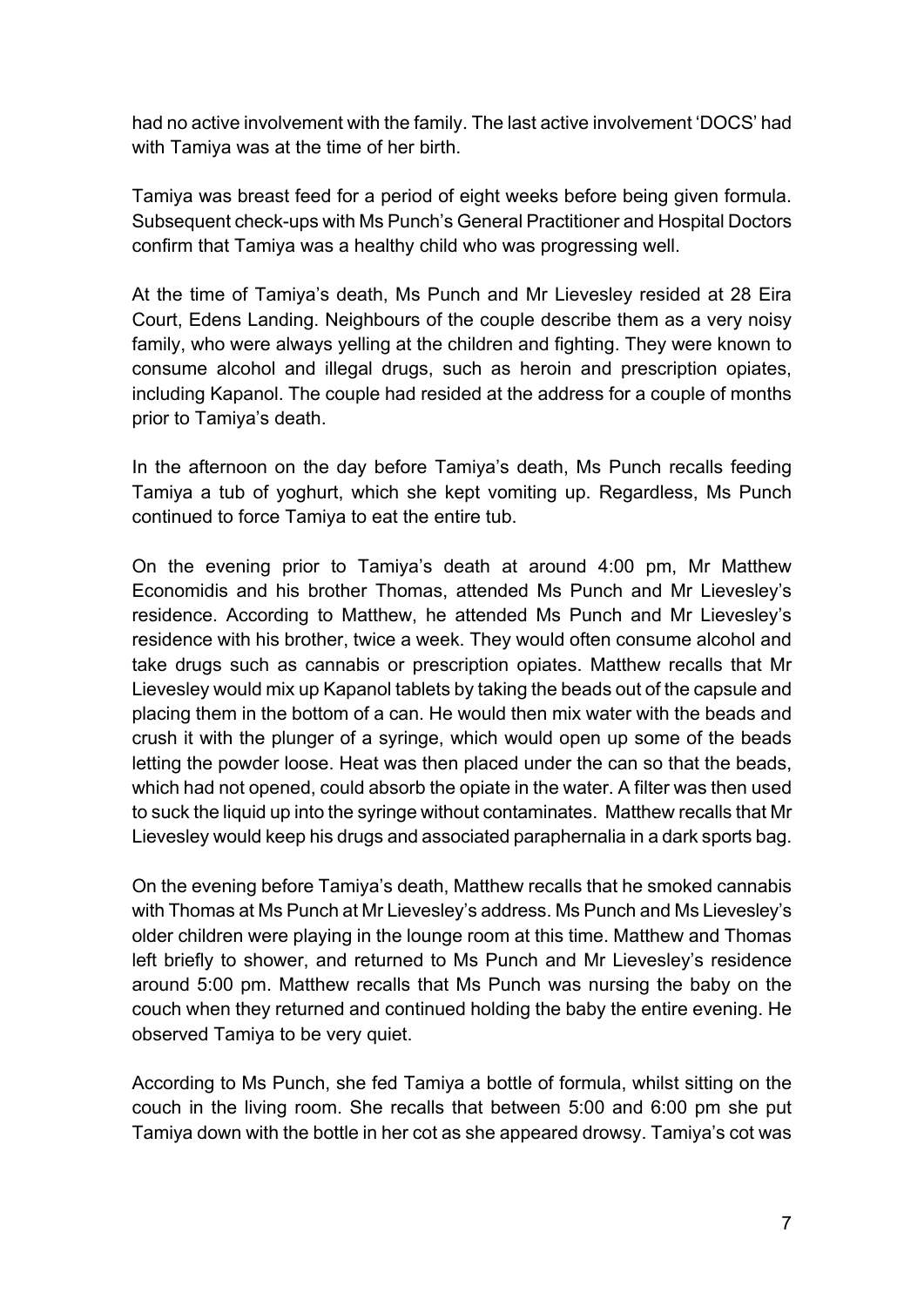in a separate room to that shared by her older siblings. Ms Punch recalls seeing Tamiya throw the bottle out of the cot a short time later.

Matthew and Thomas stayed at the residence for a couple of hours. The older children retired to bed at around 8:30 pm. Matthew claims that Tamiya was put in her cot after the older children had gone to bed. According to Matthew, Ms Punch gave Tamiya a bottle of milk before she put the child to bed.

After the children had gone to bed, Thomas and Mr Lievesley went into the kitchen to shoot up morphine. Ms Punch also went into the kitchen to have a shot. Matthew recalls that Thomas, Mr Lievesley and Ms Punch all appeared to be "stoned" after they returned from the kitchen. Thomas and Matthew left the residence at around 10:30 pm.

Ms Punch claims that she fell asleep on the couch with Mr Lievesley. When she woke at around 1:30 am she claims that she checked on Tamiya, who was lying on her belly towards the end of the cot. She was sucking her bottom lip. Ms Punch claims she placed her finger under Tamiya's nose to make sure she was breathing. She recalls placing a blanket over Tamiya's shoulders before retiring to bed. Mr Lievesley claims he also saw Tamiya sucking her bottom lip.

Ms Punch was woken the following morning by Sabrina at around 8:00 am (2 March 2004). When Ms Punch realised the time she went to check on Tamiya and noticed Sabrina coming out from underneath of Tamiya's cot, yelling "*Tamiya's a monster mum".* Ms Punch claims she saw Tamiya was face down on the mattress and her left arm was bent up by her head. According to Mr Lievesley, Ms Punch picked Tamiya up and saw that her face was blue and squashed. He attempted to perform CPR before running from the house to get assistance.

Neighbours of Ms Punch and Mr Lievesley recall hearing screams coming from the street at around 7:00 am on 2 March 2004. Mrs Iris Asher, who was staying with her daughter, Ms Leanne Mapley at 37 Eira Court, Edens Landing (across the street from Ms Punch and Mr Lievesley's residence), recalls hearing a male voice repeatedly screaming, "*my fucking baby's dead*" and "*my fucking kids have killed my baby*". She also heard a female yelling out, "*my baby*". Mrs Asher went to the front of the house and looked out the kitchen window. She recalls seeing a man and woman in the front yard of her daughter's property. The male person was wearing a small backpack. She saw a baby on the floor and thought that the woman was attempting to resuscitate it. The woman appeared to be distressed. Her daughter subsequently left the residence to assist with the child and called the QAS.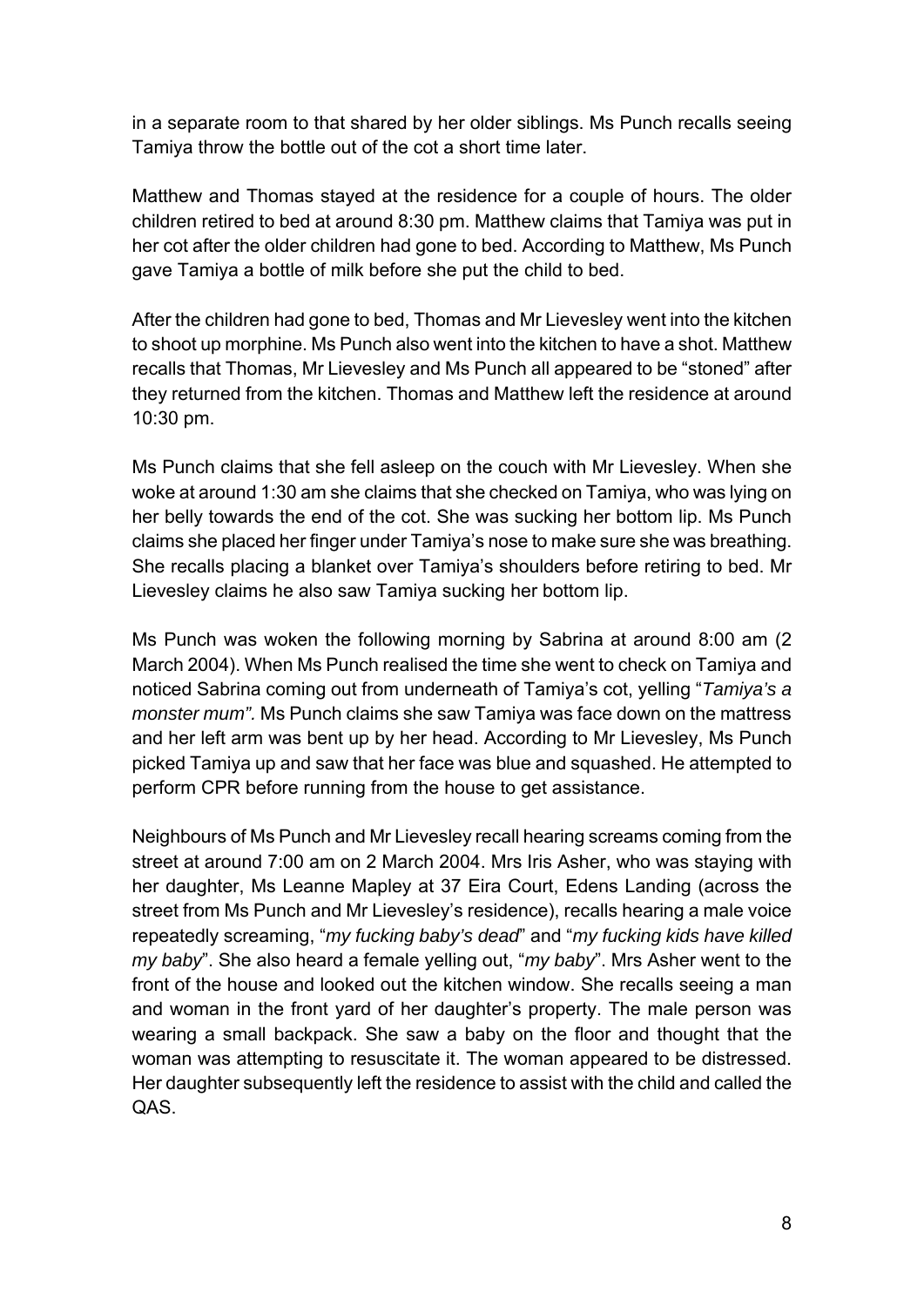Kaye Becker was a neighbour who lived at Eira Court, Edens Landing, the same street the deceased infant lived with her family. She recalled the morning of 2 March 2004 when she heard her next door neighbour on the phone talking to someone quite loudly. She heard lots of screaming coming from the road, and she walked out of the front door of her house to see if anyone needed help. She saw two ambulances parked outside or near Leanne Mapley's house. She saw the young woman who lived at number 28 Eira Court. She was holding a baby and yelling at a male person, whom she thought was her partner. She heard the lady yell out *"I hope she hasn't got any of your stuff because I didn't vacuum the floor yesterday"* and *"If I find out this is your fault you mongrel, I'll kill you"*. She could hear there was a lot of swearing between these two comments. She described the man *"Just walking around, looking quite dismayed, but also swearing back at her a lot."*

Ms Mapley recalls that as she spoke to the QAS operator, as Ms Punch attempted to resuscitate Tamiya. She was advised to place Tamiya's hands above her head, which she was unable to do as the child was stiff. In Ms Mapley's opinion, the child appeared to have been deceased for some time. During this time, Ms Mapley describes Mr Lievesley as "*going stupid and cracking up all the time.*" He was blaming his other children for killing the child, stating things like *"look what you've done to your sister. You've killed her."*

Mrs Asher recalls that during the commotion (and prior to QAS arrival) the male person with the backpack (Mr Lievesley) approached the doorway and asked if he could leave his backpack in the house. Mrs Asher's husband, Mr Robert Asher, allowed the male to leave the bag. The male stated, "*Make sure no one looks in it."* He left the bag for only a few seconds and then returned to rifle through it, before picking it up and taking it with him. Mrs Asher recalls that the male appeared to be frantic and nervous about the bag. The male then proceeded to move the bag around the outside of Mrs Asher's daughter's house. Mrs Asher did not touch the backpack or see its contents. A number of other neighbour's also saw Mr Lievesley holding a black backpack, which he seemed to be attempting to hide.

QAS subsequently attended Eira Street. The dispatch description was of a child not breathing. The first QAS officer's to arrive at the scene were Advance Care paramedic Steven Wagner with fellow paramedic Renay Downey. Upon approaching the street, Mr Wagner and Ms Downey both recall seeing a group of people on the footpath that appeared to be performing CPR upon a child lying on the dirt near a driveway. The people seemed to be distressed. Upon approaching the group, Mr Wagner and Ms Downey saw that the child appeared to have been deceased for some time and was mottled in appearance.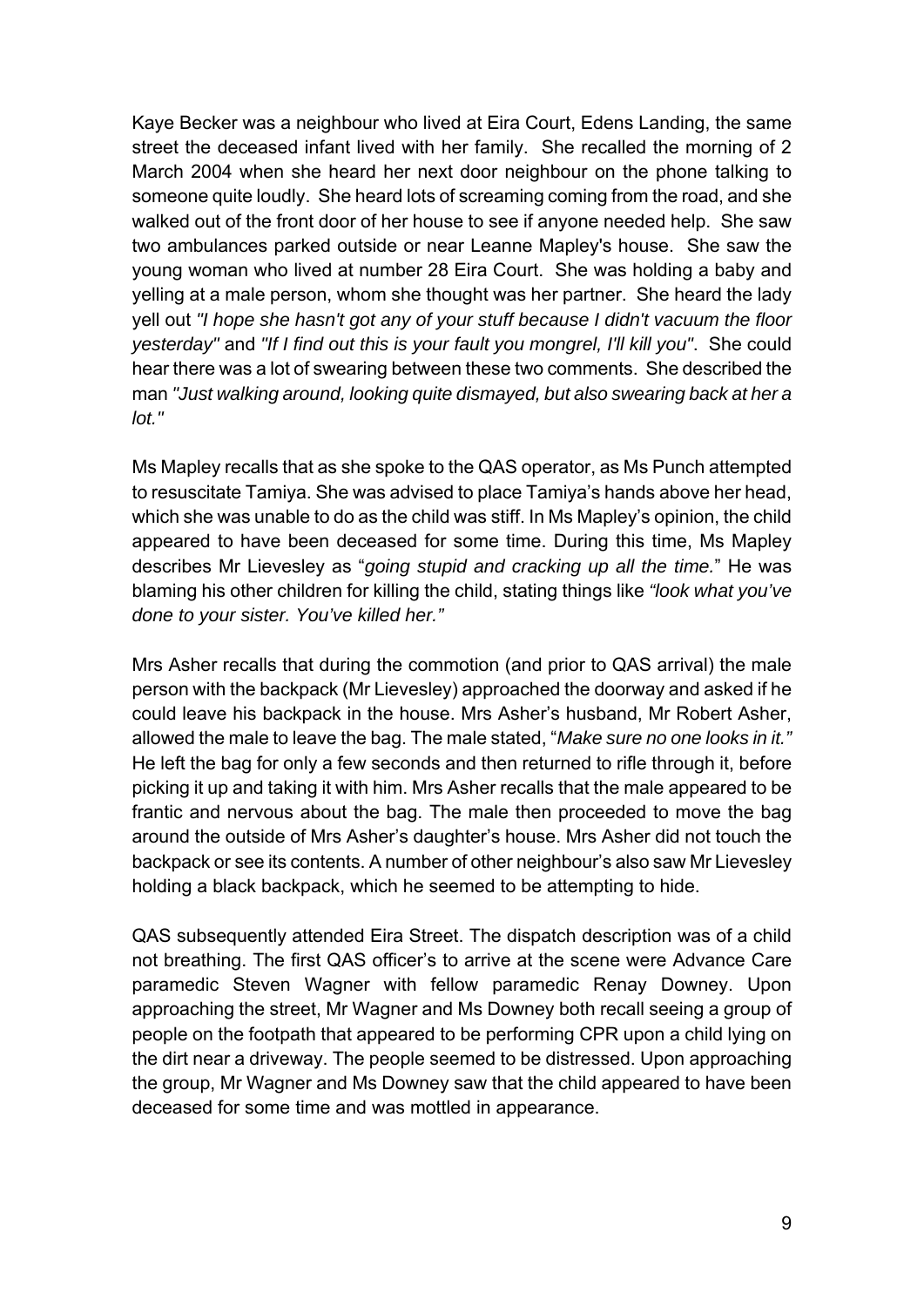Intensive care paramedics Cheryl Stace and Troy Carrothers subsequently attended the scene. Ms Stace describes the scene as "pandemonium" with people screaming and yelling. Ms Stace, as the senior QAS officer on the scene, recalls briefly examining the child and determining that resuscitation was not a viable option as the child had been deceased for some time. Mr Wagner subsequently declared Tamiya to be "life extinct".

Mr Wagner recalls seeing a female, who he assumed to be mother of the child, speaking to a male and repeating words to the effect of, "*you better not be responsible for what's happened and you better not have left any of your stuff laying around."* Ms Stace recalls hearing Ms Punch state words to the effect of, *"if you've fuckin killed this baby, I'll kill you."* She also recalls the Mother stating words similar to, *"if you've given it something".* Paramedic, Mr Troy Carrothers also recalls hearing the Mother say to the Father words to the effect of, *"did you give my child something, or did you drug my child".* Mr Carrothers observed Mr Lievesley to be quite erratic in his movements.

Mr Wagner recalls attempting to remove the child from public view, so that he could wrap it in a blanket. He initially entered the wrong residence. When he attempted to enter Ms Punch and Mr Lievesley's house, he was refused entry by Ms Punch.

Tamiya was subsequently transported to the Logan Hospital with Ms Punch by QAS officer's Mr Wagner and Ms Downey. Ms Downey recalls that during the trip, Ms Punch was trying to discern how this could have happened. She told Ms Downey that Tamiya may have found one of her father's tablets on the floor, and picked it up. She also suggested that one of her other children may have hurt Tamiya. Ms Punch also stated that Tamiya had been face down in the cot when she had found her in the morning.

Ms Punch's mother, Mrs Christine Punch recalls that whilst at the Logan Hospital, after Tamiya had died, Mr Lievesley stated that he "*was not going down for this*" and had gotten rid of the evidence.

It is apparent from the evidence of independent witnesses and the QAS paramedics that Melinda Punch was accusing her partner of giving drugs to Tamiya. It is somewhat extraordinary that this information was not immediately passed on to the police. Had this information been passed on it would have made an immediate difference to the way in which Tamiya's death was investigated and that in turn would have led to a different outcome, as will become apparent.

Police also attended the Logan Hospital to speak to Ms Punch and Mr Lievesley. Investigating Officer, Detective Sergeant Naomi Lockhart observed Ms Punch to be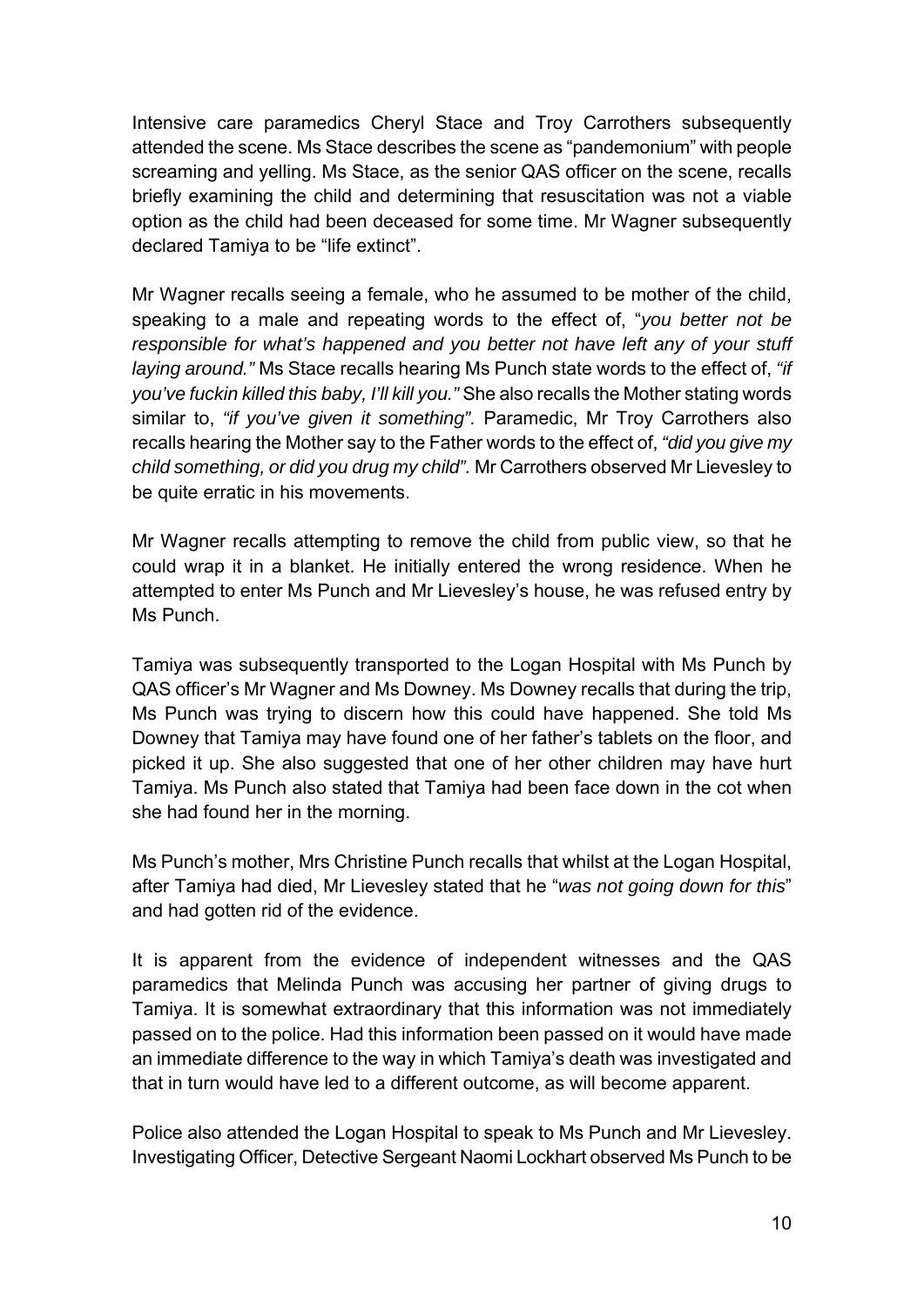visibly upset and holding Tamiya in her arms. Mr Lievesley also appeared to be visibly upset and was being quite loud and obtuse in his distress. The paternal and maternal grandparents of the child were also at the hospital.

Ms Punch told police that she had provided Tamiya with a bottle of formula at around 6:00 pm the previous evening. She drank approximately ¾ of the bottle and was put to bed in the same clothes as she was found in the following morning. Ms Punch watched television with Mr Lievesley until around 1:00 am. When they retired to bed they walked past Tamiya's room and saw that she was sucking her bottom lip. Ms Punch pulled a blanket up around her. Ms Punch stated that Tamiya usually woke for a 5:00 am feed. However, the morning of Tamiya's death, Ms Punch and her two other children did not wake until 8:00 am. Ms Punch claimed she rushed into Tamiya's room and saw her face down on the mattress with her head jammed into the corner of the cot and one arm between the slats. Upon turning Tamiya over, she saw that one arm was stiff and her face was yellow and purple with pursed lips. Mr Lievesley then attempted CPR.

Officer Lockhart requested that the forensic medical officer, Dr Elizabeth Culliford attend to examine Tamiya. At 10:10 am, Dr Culliford conducted a medical examination of Tamiya, which concluded at 11:00 am. In Dr Culliford's view, Tamiya appeared to be poorly nourished and had poor hygiene. Dr Culliford estimated Tamiya's time of death to be less than 24 hours, consistent with having died sometime overnight or early morning. No signs of external injuries were observed aside from blood around the nose. Dr Culliford recommended that an internal autopsy be conducted in order to determine Tamiya's cause of death.

## **Autopsy**

An external and full internal examination was performed by Dr Beng Ong on 3 March 2004. A number of histology and toxicology tests were also undertaken.

The internal post mortem examination revealed that Tamiya's airway contained a quantity of thick yellow mucus. The stomach was found to contain a quantity of a yellowish milk curd like substance. Whilst some minor injuries were noted to Tamiya's nose and face, the internal and external examinations undertaken by Dr Ong did not disclose any anatomical cause of death.

Results of toxicological testing on samples taken from Tamiya during the autopsy, however, found that she had 2.9 mg/kg of morphine in her blood, with a total of 6.2 mg/kg of morphine and morphine glucuronides (the main metabolites of morphine). Testing conducted of urine samples found that the immunoassay was positive for opiates. 2300 mg/kg of morphine was also present in Tamiya's stomach content, which is equivalent to approximately 30 mg of morphine.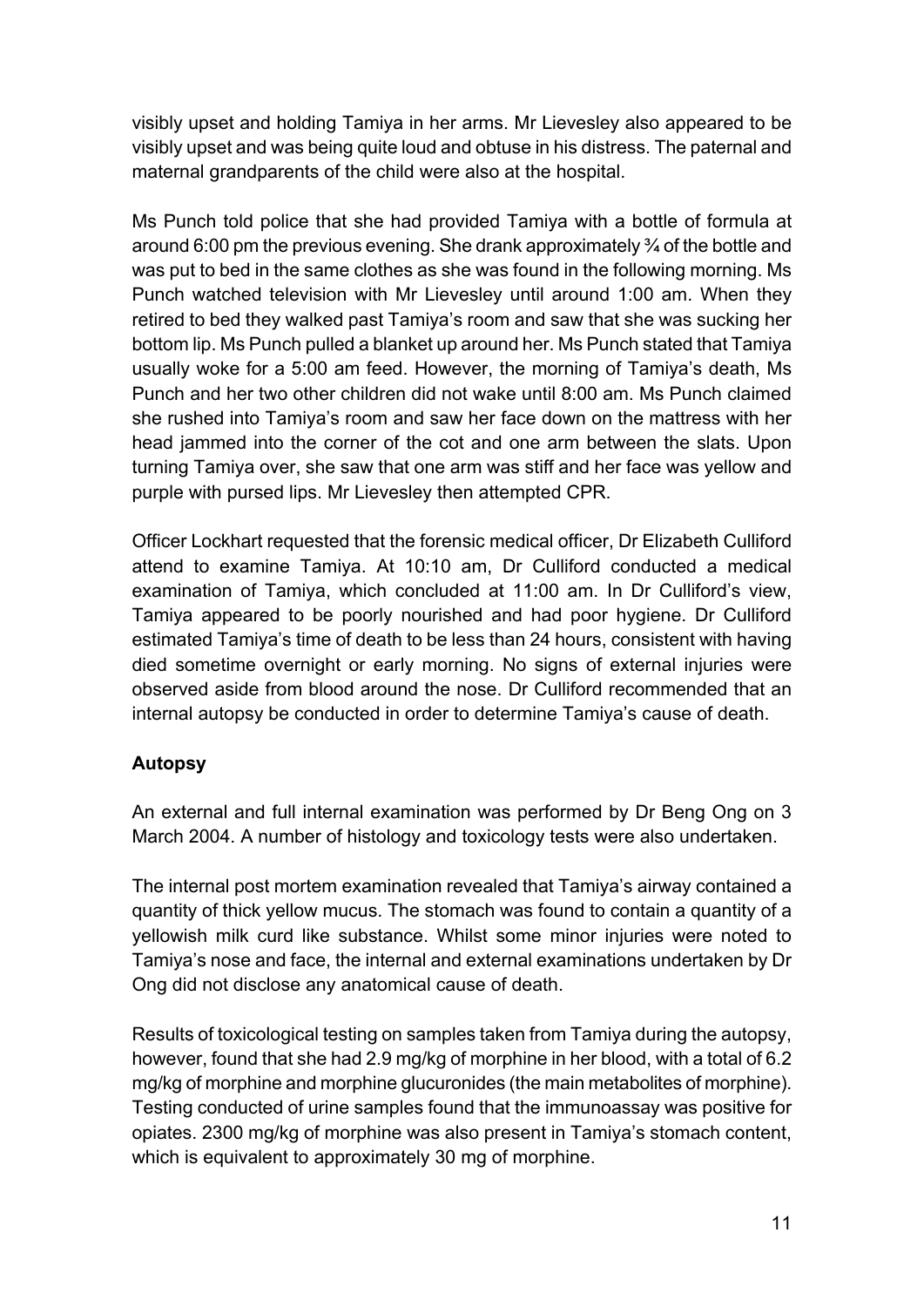According to a statement by Chemist Mark Stephenson, who is employed in the Toxicology section of Queensland Health Scientific Services, Tamiya's stomach content consisted of approximately 15 g of thick, cream coloured liquid, similar to yoghurt in appearance. Examination of the stomach content revealed the presence of a small object weighing approximately 0.5 g and measuring 1.5 cm in diameter, which had the same chemical composition and structure as polyurethane foam.

The cause of Tamiya's death was found to be morphine toxicity. The external examination did not identify any needle marks on Tamiya's body. As such, Dr Ong inferred that Tamiya had ingested the morphine orally rather than by injection.

In an addendum statement provided by Dr Ong on 11 December 2006, he notes that according to medical literature, it would only take between 0.2 mg to 2.3 mg/kg of total morphine in the blood to cause the death of any individual. There is no evidence in this case which suggests that the morphine was administered to Tamiya in any way other than orally. In relation to the level of morphine present in Tamiya's stomach, this would have certainly been administered recently before death. However, Dr Ong was unable to say exactly how long before death the morphine was consumed.

An analysis was subsequently conducted at the Forensic Toxicology Laboratory on the clothing worn by Tamiya at the time of her death. Morphine was found on her blue top (0.2 mg) and on her blue singlet (0.2 mg). The contents of her nappy were not examined.

## **Police investigation**

At approximately 8:30 am on 2 March 2004, Police attended Ms Punch and Mr Lievesley's address. At 9:05am, Plain Clothes Senior Constable Matthew Phillips, in the company of Plain Clothes Senior Constable Tenisha Furlong, entered Ms Punch and Mr Lievesley's residence though an open sliding glass door. Officer Phillips observed the house to be messy and generally untidy. On the floor of the main bedroom he observed a glass smoking utensil. In the first bedroom, he observed a wooden cot with a mattress and bedding in it. The bedroom floor had belongings spread all over it, which made it hard to walk around. In the kitchen, Officer Phillips also located one empty packet of Kapanol capsules (50 mg of Morphine Sulphate), with 20 tablets per pack. These tablets were prescribed to Ms Punch and were dated 18 February 2004. An empty blister pack of the same name was observed to be in the recycling bin.

Near the sliding glass backdoor, Officer Phillips found a rubbish garbage bag which contained three empty boxes of 'MS-Contin'. Two of the packets were 60 mg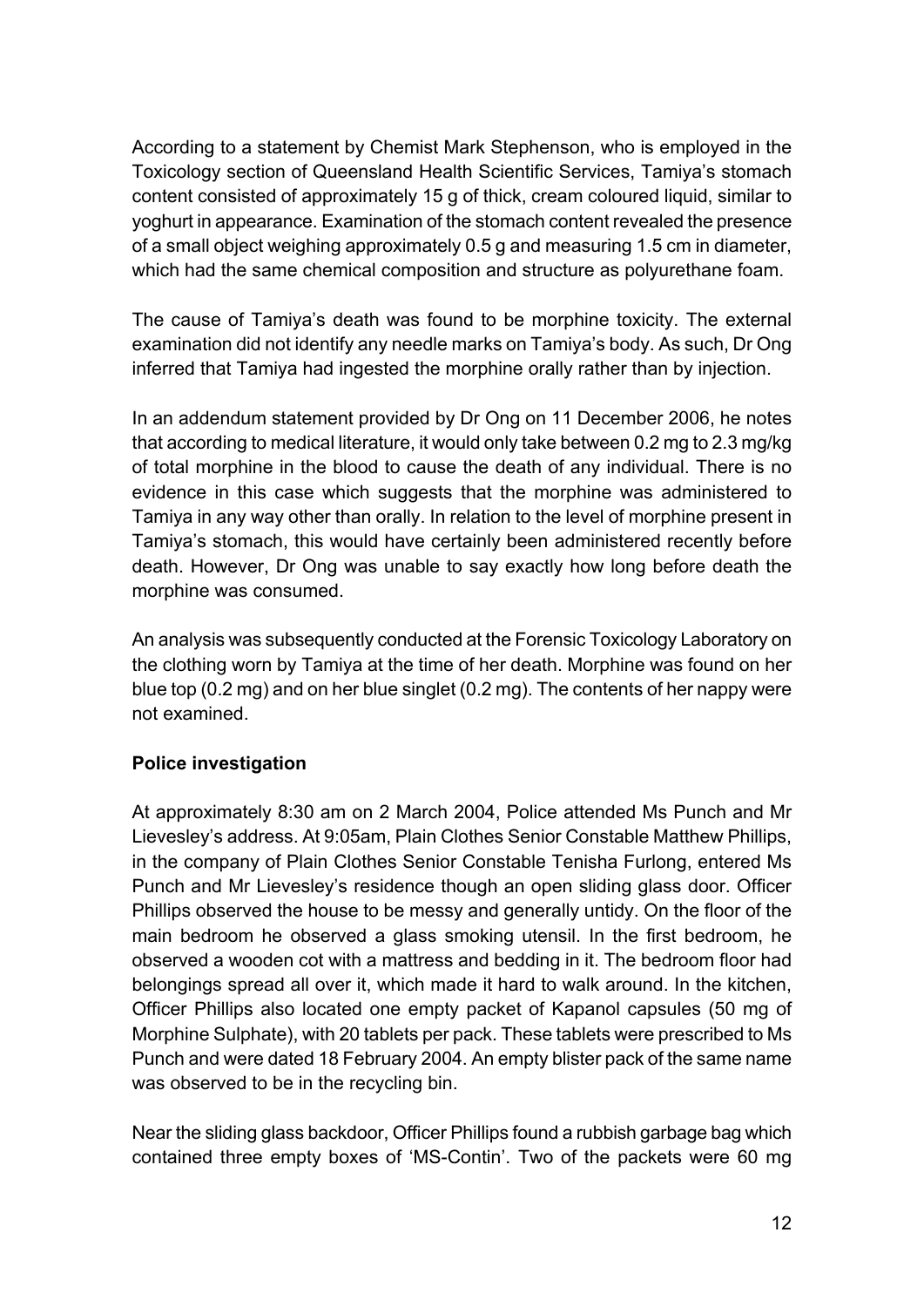tablets of Morphine Sulphate, with 20 tablets per packet. Both packets appeared to be dated 28 January 2004. The remaining packet contained 10 mg tablets of Morphine Sulphate, with 20 tablets per packet. The packet was dated 29 December 2004. All prescriptions were in Ms Punch's name.

After a conversation with Mr Peter Loch Lievesley Snr, Officer Phillips opened a recycling wheelie bin situated in the driveway of the dwelling. He observed a white baby's bib without any staining. Empty syringe wrappers and three sharps containers full of used needles were also located inside the bin.

At Officer Phillips' direction a number of photographs were taken of Ms Punch and Mr Lievesley's residence. Unfortunately, items such as Tamiya's bottle and the containers of formula were not seized by the police. Accordingly, no forensic testing was conducted on these items. Had the police been aware of the allegations being made by Melinda Punch, an assumption that this was a S.I D.S death would not have been made and a more thorough investigation would have ensued. I will make further comment about this later.

Later that day, Officer Lockhart conducted s 93A interview with Sabrina Lievesley. Attempts were also made to engage with Sabrina's younger brother Peter (aged 3) in order to assess his ability to participate in an interview. However, due to great difficulty experienced by police, a statement was not able to be obtained.

On 12 April 2004, Ms Punch attended the Beenleigh CPIU office and provided a partial statement to police. Ms Punch attended the office the following day to complete her statement

## *Statement to Police by Ms Punch – 12.04.04*

- (a) Ms Punch admits that she has blank spots from the day before Tamiya died. She recalls attending the Edens Landings shopping centre and buying takeaway food for the children. Upon arriving home, she recalls feeding Tamiya a tub of yoghurt which she kept throwing up. Regardless, Ms Punch admits that she forced her to eat the entire tub. Afterwards, she recalls giving Tamiya a bottle of formula whilst sitting on the couch. She placed Tamiya in her cot between 5:00 and 6:00 pm as she appeared drowsy.
- (b) Ms Punch and Mr Lievesley fell asleep on the couch that evening. Ms Punch recalls waking up at around 1:30 am, at which time she checked on Peter and Tamiya. She noticed that Tamiya was lying on her stomach and was sucking her bottom lip. She recalls placing a blanket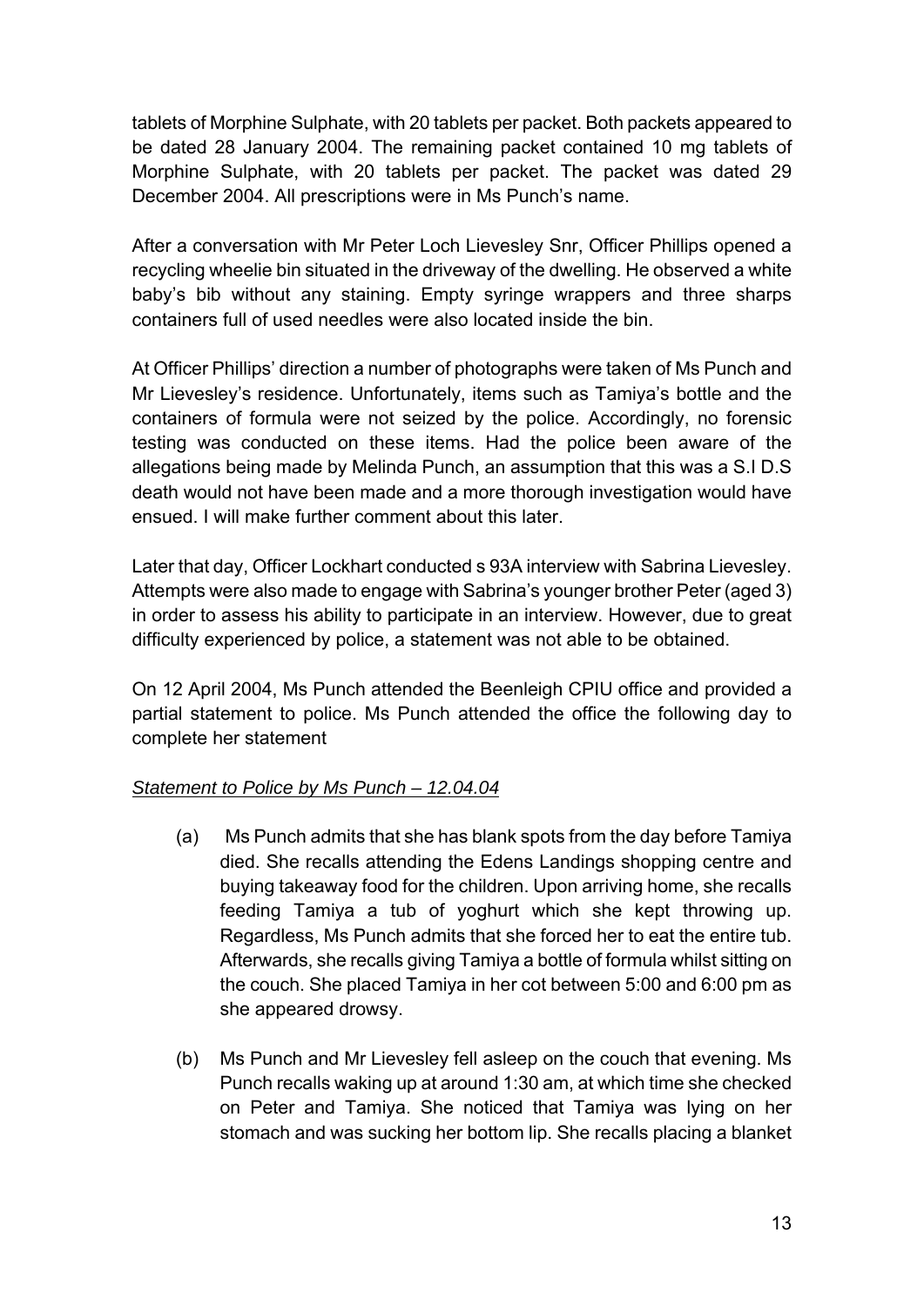over her and checking that she was breathing by putting her finger under her nose.

- (c) She was awoken by Sabrina the following morning at around 8:00 am. When Ms Punch realised the time she went to check on Tamiya and noticed Sabrina coming out from underneath of Tamiya's cot, yelling "*Tamiya's a monster mum".* Ms Punch claims she saw Tamiya was face down on the mattress and her left arm was bent up by her head.
- (d) Ms Punch admits that she was prescribed MS Contin shortly after she gave birth to Tamiya. She continued to take the drug until two weeks after Tamiya's death. Ms Punch claims she then went into a de-tox program at the Royal Brisbane Hospital and was now on a "subutex program". Before Tamiya's death, she admits to taking two tablets of MS Contin a day. She would either ingest the tablets orally or inject them after heating the tablet with water on a spoon. Ms Punch recalls having blank spots for the four days prior to Tamiya's death as a result of the MS Contin. She also took 50 Valium tablets over the four day period, prior to Tamiya's death.

On 17 April 2004, Ms Punch again attended the Beenleigh CPIU office with Mr Lievesley. She discussed her statement. An appointment was subsequently made for Mr Lievesley to attend and provide a statement about the matter.

On 18 April 2004, Mr Lievesley attended the Beenleigh CPIU office and provided a statement to police. As Mr Lievesley died before this inquest commenced I propose to summarise his statement in some detail.

## *Statement to Police by Mr Lievesley – 18.04.04*

- (e) Mr Lievesley admits that he was taking pain medication for his back as well as morphine in the four days prior to Tamiya's death. He recalls that he was having around 200 mg of morphine a day.
- (f) The night before Tamiya's death, Mr Lievesley recalls that Ms Punch put Tamiya to bed at around 6:00 pm with a bottle. The family then had dinner and watched a film. He recalls falling asleep on the floor with Ms Punch whilst watching television. Sabrina had put herself to bed and Peter was sleeping on the couch.
- (g) He recalls retiring to bed with Ms Punch. He saw Ms Punch place a blanket over Tamiya and could see that she was sucking her bottom lip.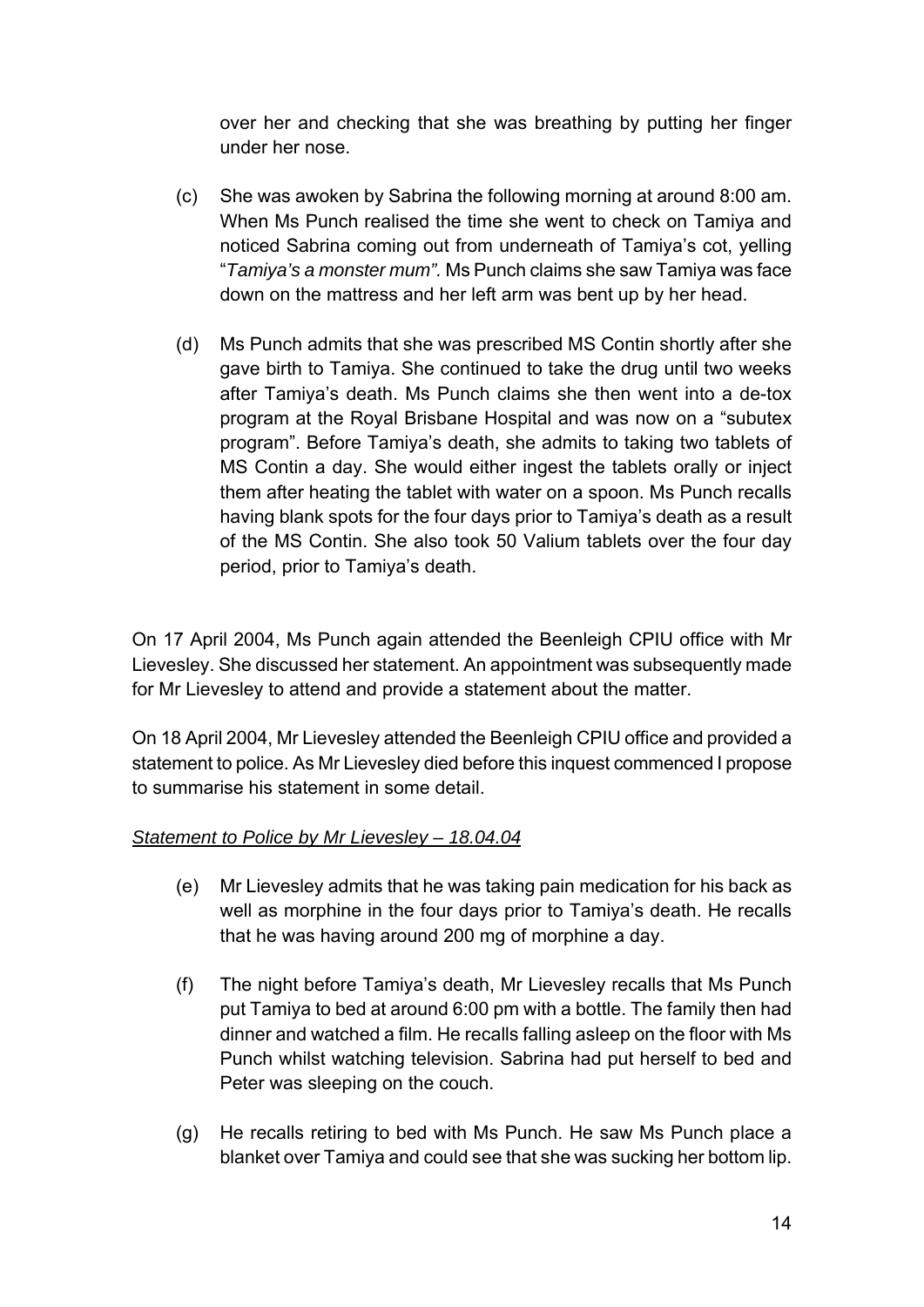Mr Lievesley suggested that Tamiya be brought into bed with Ms Punch and himself, however, Ms Punch objected as she was afraid of waking Tamiya.

(h) Mr Lievesley recalls being woken the next morning by Sabrina at around 8:00 am. He followed Ms Punch into Tamiya's room shortly after he saw Sabrina run out of it. He saw that Tamiya was face down on the mattress and her left hand was poking outside the cot. When Ms Punch picked Tamiya up he saw that her face was discoloured and she seemed squashed. He grabbed Tamiya out of Ms Punch's hands and attempted to perform CPR. Mr Lievesley recalls running out of the back door of the residence and calling for help. Ms Punch continued to perform CPR at this time.

On 8 May 2004, a video re-enactment was conducted with Ms Punch, Mr Lievesley and his Mother, at their residence in Edens Landing.

On 16 February 2006, Ms Punch refused to participate in an electronic record of interview with police.

On 4 May 2006, further electronic statements were obtained from Sabrina and Peter Lievesley.

On 8 June 2006, Mr Lievesley refused a request to participate in an electronic interview with police.

On 30 August 2006, Ms Punch provided an addendum statement to police with a microcassette of her conversations with her daughter, Sabrina. Transcript of the tape is largely inaudible.

On 7 October 2008, CMC coercive hearings were conducted. These hearings concluded on 16 October 2008.

On 17 November 2009, further CMC coercive hearings were held in order to interview Matthew and Thomas Economoidis. Mr Thomas Economoidis has refused to provide a statement to police. He was not called to give evidence during the criminal trial.

On 17 October 2008, Police attended upon Ms Punch for the purpose of a prearranged interview. Records indicate that this interview did not take place.

On 7 July 2010, Ms Punch was arrested and charged with Tamiya's death.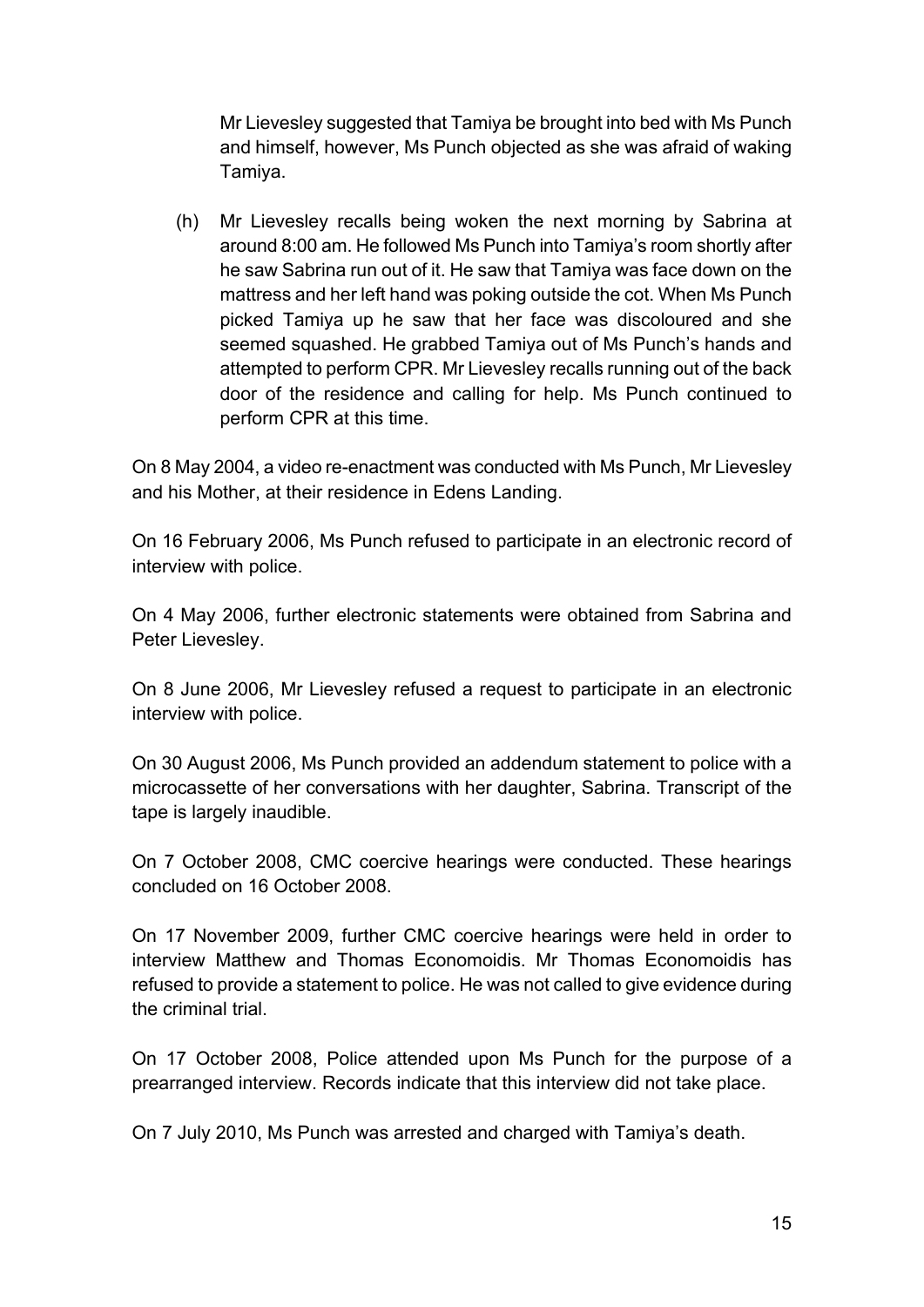On 8 July 2010, Mr Lievesley was issued with a notice to appear in relation to Tamiya's death. At the time, he was in custody for other unrelated offences.

#### **Medical Advice sought by Police**

#### *Dr Elizabeth Culliford:*

Following receipt of the autopsy and toxicology results, Police sought further opinions from Dr Culliford regarding a number of issues, including the effect of a child's ingestion of morphine, breast feeding and an overview of Tamiya's, Mr Lievesley and Ms Punch's medical files. Dr Culliford is the Deputy Director of the Clinical Forensic Medicine Unit for South East Queensland Region. Dr Culliford notes that Morphine is a narcotic analgesic which is used for the treatment of moderate to severe pain. It is a central nervous system depressant and the cause of death in morphine toxicity is commonly due to respiratory depression.

Dr Culliford notes that the free morphine level of 2.9 mg/kg and the total morphine level of 6.2 mg/kg found in Tamiya's blood was extremely high and would have been associated with her death.

According to Dr Culliford, determining the amount of morphine taken by an individual before death is an inexact science as there are many unknown variables, such as absorption, distribution and metabolism. However, Dr Culliford does opine that it is likely Tamiya did not die immediately and was alive for some hours (possibly about three) after she was given the morphine, as about half of the morphine had metabolised to glucuronides.

Dr Culliford expresses the view that it is likely that Tamiya consumed morphine rather than heroin, as there was no codeine or 6-MAM (6-monoacetylmorphine) present in her urine. The absence of needle marks on Tamiya's body and the presence of morphine in Tamiya's gastric contents also suggested that the morphine had been consumed orally rather than by injection.

In relation to the dose given to Tamiya, Dr Culliford made a calculation based upon the blood levels of total morphine, her body weight, the volume of distribution and the bioavailability of oral morphine. She reaches the view that Tamiya was given as little as 64 mg of morphine, or possibly a significantly greater dose. However, Dr Culliford does state that it is unlikely that Tamiya was given only one 30 mg tablet of MS Contin, as the 30 mg found in the stomach was what was left after much of the morphine had been absorbed. Thus, the dose given to Tamiya would have been 30 mg plus at least 64 mg, suggesting that one 100 mg tablet or more was taken.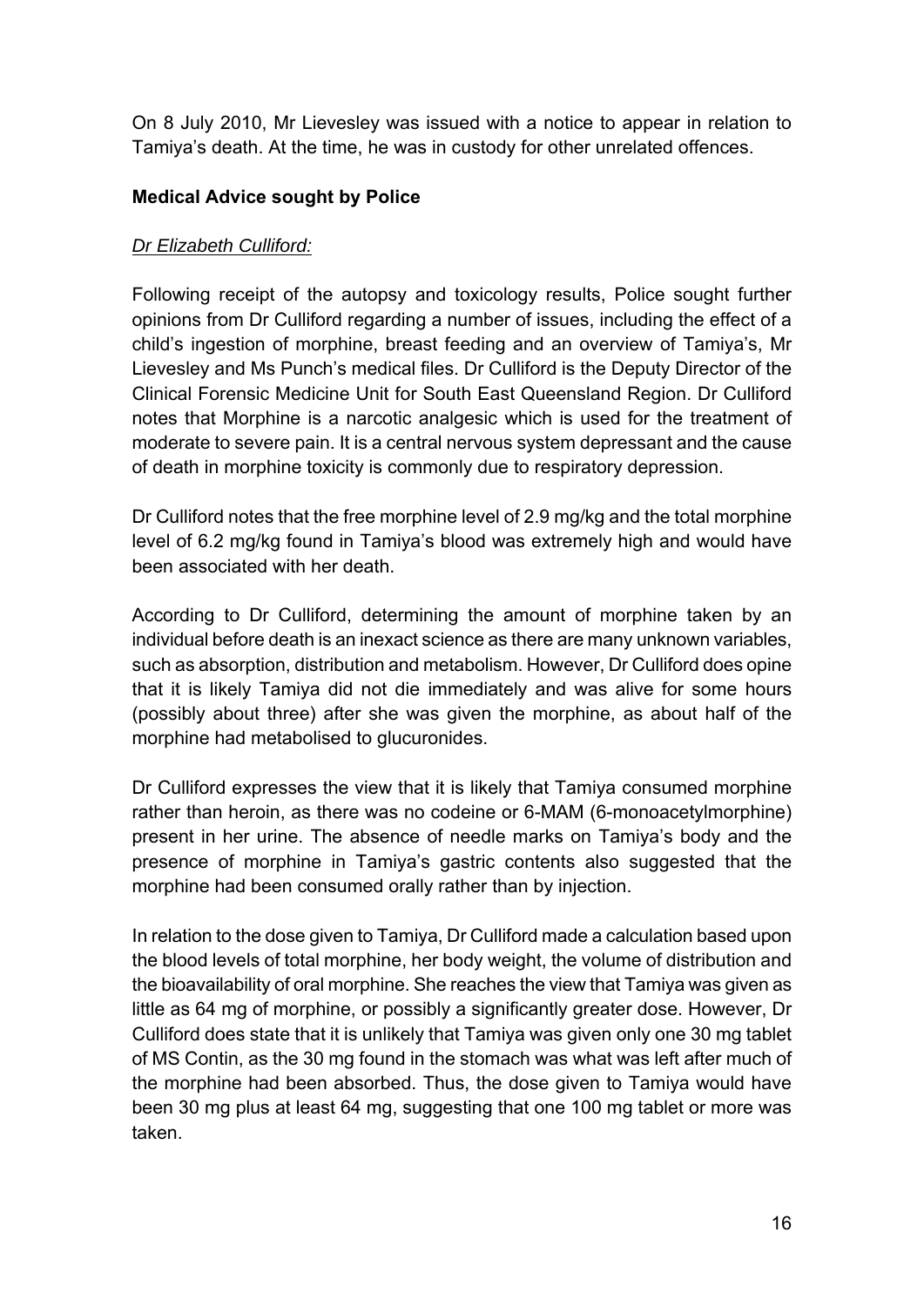The content of Tamiya's stomach was described as 'yellowish milk-like curds', which Dr Culliford says could have been milk curds plus MS Contin. If a person dies after taking either Kapanol or MS Contin, the stomach contents may reveal the source. MS Contin may be noticeable as sludge or whole tablets especially if a number of tablets were taken and death ensued fairly quickly. However, if death occurred some hours after ingestion, it is likely that most of the stomach contents would have emptied into the small bowel, despite the reduced gut motility experienced after morphine. Kapanol tablets, however, dissolve quickly. In Tamiya's case, it is not possible from the description of the stomach content to determine whether the morphine was given in the form of Kapanol capsules, an MS Contin tablet or extracts taken from either form prior to ingestion.

Dr Culliford's opinion was also sought on whether Ms Punch could have transferred the morphine to Tamiya by way of breast milk, if she was breast feeding. Dr Culliford notes that even if the concentration level of morphine in Ms Punch's body was high, the total dose presented to the infant would still be minimal and cannot account for the amount of morphine found at autopsy.

Dr Culliford also conducted a review of Ms Punch and Mr Lievesley's medical records in order to comment on whether they were appropriately managed by their general practitioner, Dr Stolz. Dr Culliford notes that morphine prescriptions began in September 2003 for both Mr Lievesley and Ms Punch and continued until 10 March 2004 for Ms Punch and 22 March 2004 for Mr Lievesley. Mr Lievesley obtained a prescription for Kapanol 100 mg x 20 tablets on 1 March 2004, the day before Tamiya died. Ms Punch's last prescription before Tamiya's death was for MS Contin on 27 February 2004.

It should be noted that according to the statement of Dr Timothy Chan, from Edens Landing Medical Centre, he prescribed Mr Lievesley 100 mg of Kapanol x 20 tablets on 1 March 2004.

After reviewing Mr Lievesley and Ms Punch's medical records, Dr Culliford reached the following conclusions:

- Both Mr Lievesley and Ms Punch received multiple scripts of morphine in the form of MS Contin and Kapanol from September 2003 to March 2004.
- They both had access to morphine at the time of Tamiya's death.
- There is evidence that both subjects exhibited drug seeking behaviour. This should have been recorded and acted upon by the treating doctors. However, despite this a large number of morphine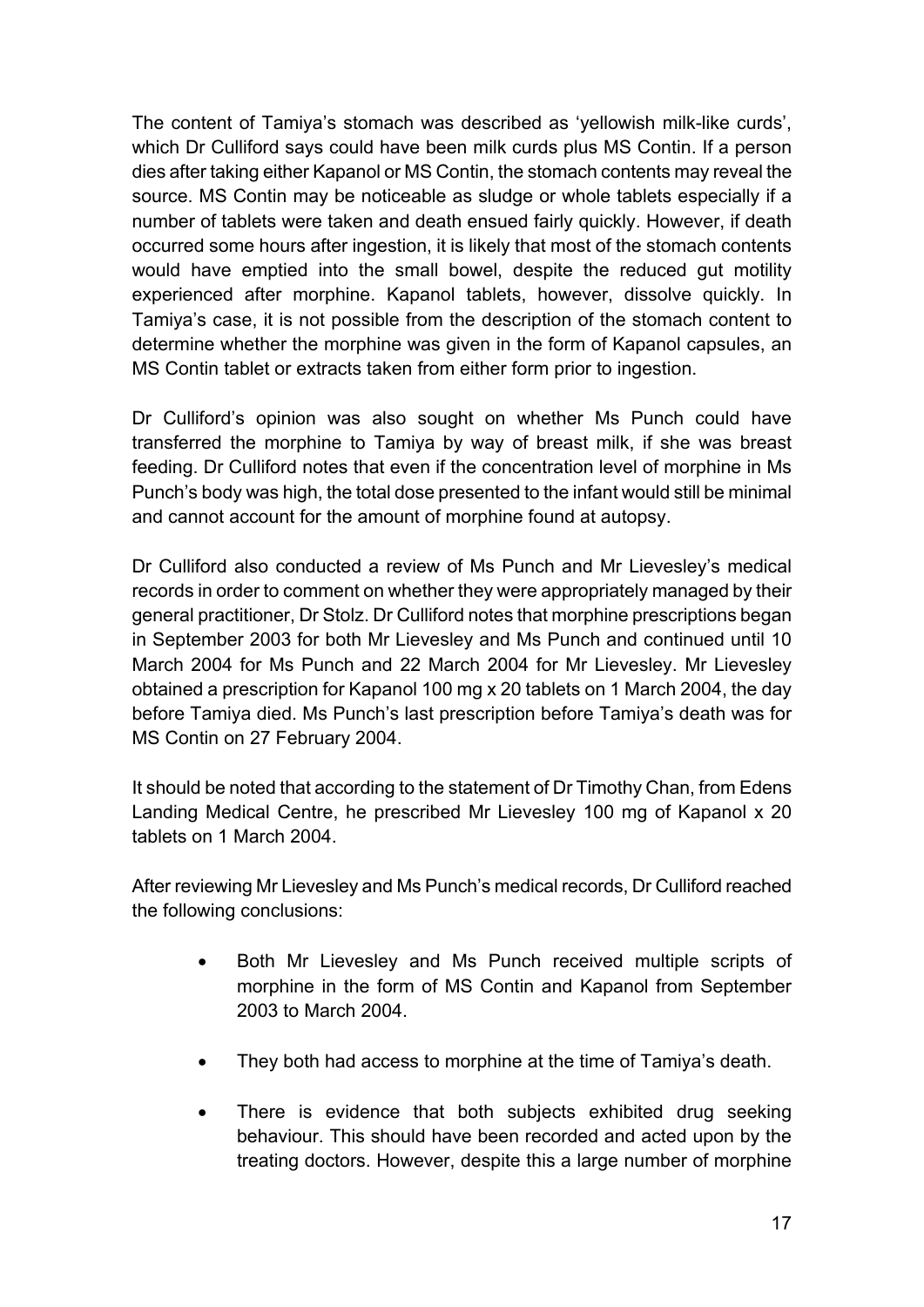prescriptions were supplied by Dr Stolz and other doctors in Logan and Beenleigh.

- Neither Mr Lievesley nor Ms Punch appeared to have been properly assessed for their escalating substance use. Had this been done in a timely fashion, with appropriate drug management instituted, they may have been able to deal with their opioid dependence in a more responsible manner. It is rarely possible to deal with severe opioid dependence without help and support form appropriately qualified health professionals.
- Dr Culliford notes that the prescription of MS Contin and Kapanol to Mr Lievesley and Ms Punch was clearly outside the guidelines of management of an opioid dependant person. They were never referred to any agency which may have assisted in the treatment of their substance use.
- Tamiya died of morphine toxicity. It is not possible for Dr Culliford to state how the morphine got into her body.

Dr Culliford was also asked to consider the likelihood of a number of scenarios. Her findings were as follows:

*Scenario 1: Tamiya was given a slow release morphine tablet with her bottle or yoghurt between 5 and 6 pm. She was stated to be alive at 1:30 am. She was deceased with rigor at 8:20 am.* 

- Dr Culliford notes that absorption would commence fairly soon after the morphine was taken and continue for some hours. A toxic level may not be reached for some hours because of the delayed release from the sustained release medication. The amount of morphine in her system at the time of autopsy means that she was alive for at least three hours from the time she had morphine as it absorbed into her blood.
- In Dr Culliford's opinion, this scenario is possible but less likely because of the seven to eight hour period between possible dosing and when the infant was reported to still be breathing. If the infant died after 1:30 am, sufficient time must have elapsed to allow full rigor to have set in by 8:20 am.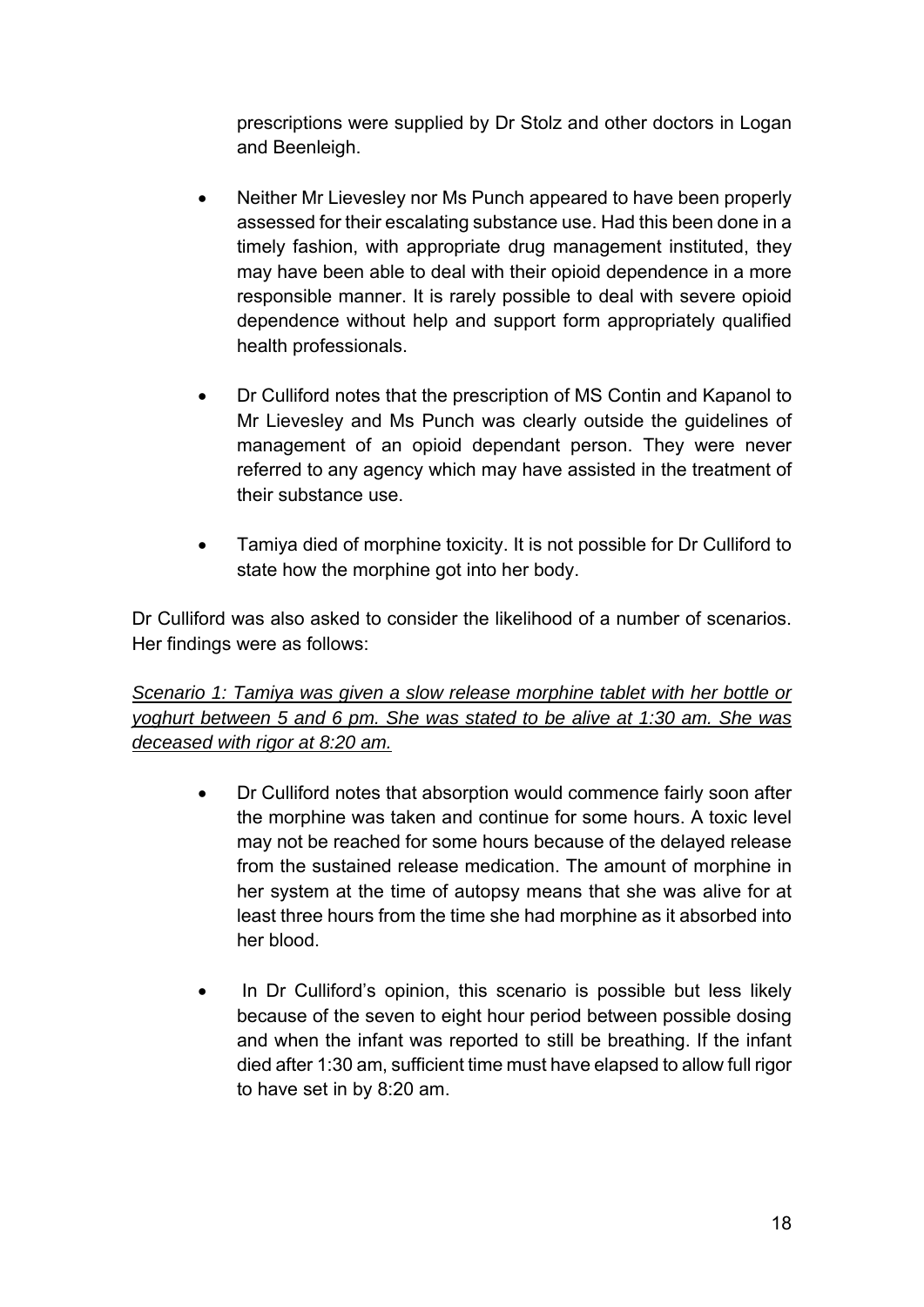*Scenario 2: Tamiya was given a slow release morphine tablet with her bottle or yoghurt between 5 and 6 pm. She was deceased at 1:30 am when the parents looked in on her. She was deceased with rigor at 8:20 am.* 

 Tamiya would have died some hours after the morphine was ingested. Therefore her death could have occurred any time from 9:00 pm onward. Rigor would set in four to six hours after death and certainly becomplete at 8:20 am, the following morning.

In Dr Culliford's opinion, this scenario is more likely because of the shorter time between dosing and the likely time of Tamiya's death, however, it is still not possible to state exactly when Tamiya died.

## *Scenario 3: Tamiya ingested the morphine accidentally whilst playing on the floor, or was given the morphine by her sibling prior to her feed at 5-6 pm.*

 If this had occurred, it is unlikely that Tamiya would have been alive at 1:30 am when the parents claim they checked on her. However, if the parents were mistaken, it is possible that this may have occurred.

Dr Culliford notes that it is not possible to state exactly when Tamiya took, or was given morphine but it would have been sometime in the evening and certainly before midnight (to allow for absorption, metabolism and rigor to occur). If it was given to her with her feed between 5:00 and 6:00 pm, then she would have died some hours later (at least 3 hours). It is likely that she would have died sometime before midnight.

Whilst it is possible that Tamiya may have been alive at 1:30 am when her parents claim they checked on her as she clearly did not die immediately, this is less likely.

# *Professor Olaf Drummer*

A statement was subsequently sought by police from Professor Drummer, who is employed at the Victorian Institute of Forensic Medicine, Forensic and Scientific Services. He is also an Adjunct Professor and Head of the Department of Forensic Medicine, Monash University. He is a forensic pharmacologist and toxicologist who has been involved in the analysis of drugs and poisons for over 30 years.

Professor Drummer was asked to comment on a number of matters including, Tamiya's likely time of death, the strength of tablets administered to leave 30 mg in the stomach, whether the drug in the stomach was MS Contin or Kapanol and what amount of morphine would normally cause death in a child of Tamiya's size and age.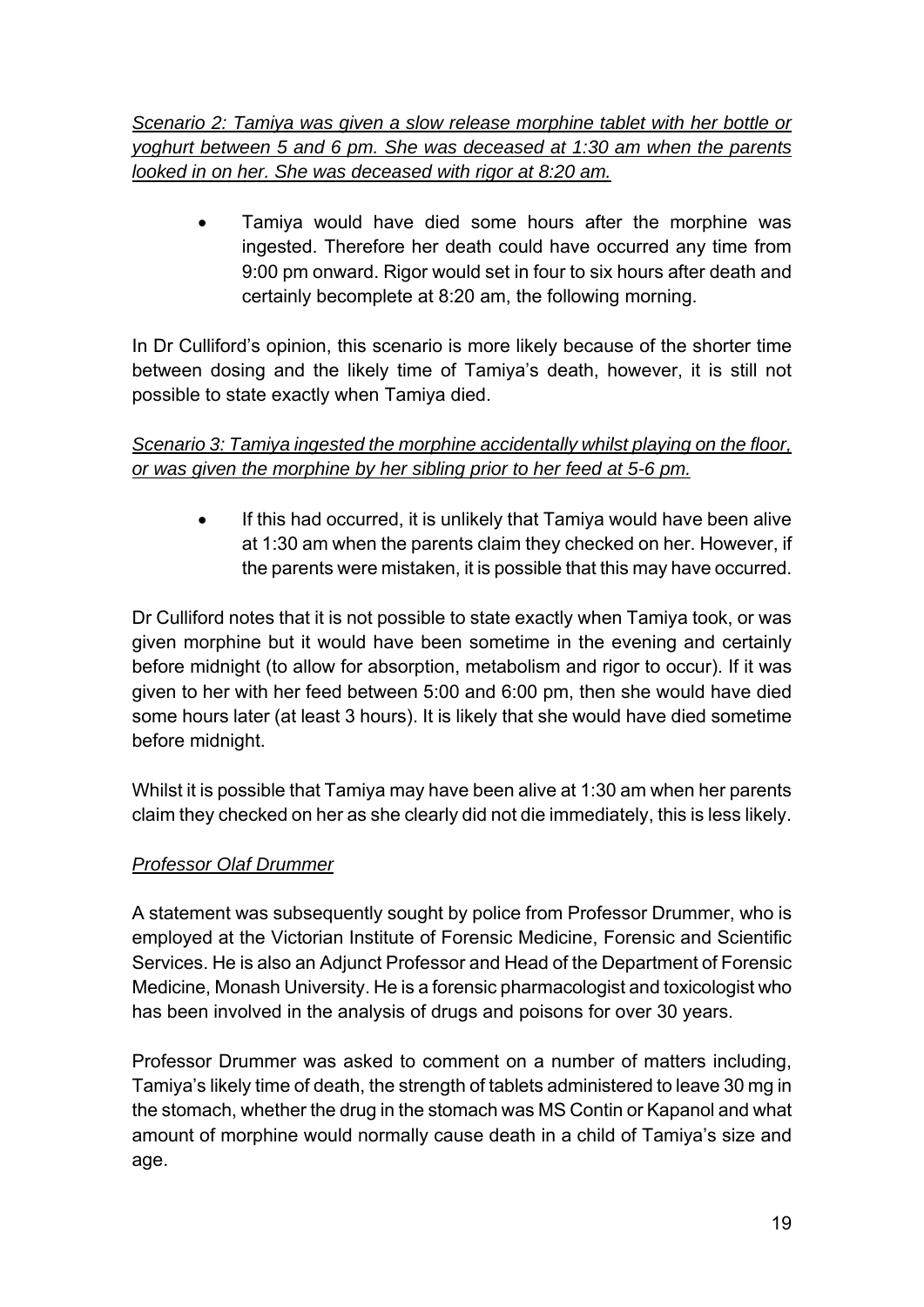Professor Drummer concurs with Dr Culliford's statement that the time of death following absorption of a fatal dose of morphine is quite variable. Oral administration of morphine could have caused a relatively slow but sustained absorption over several hours. The absorption is slow because it takes some time for the morphine to reach the small intestine and be absorbed. This would take at least 15 minutes but could take hours since morphine reduces the motility of the gastro-intestinal system. If the morphine was dissolved in milk it is likely that absorption would be more rapid. Significant amounts of morphine will slow breathing and cause respiratory distress and even put the child into a coma, but death might not occur for some hours.

Professor Drummer notes that the amount of tablets administered to Tamiya cannot be determined definitely, although he did agree that it would have been in excess of 30 mg. The concentration of morphine and its metabolites in Tamiya's blood was very high and would certainly be capable of causing death. The fatal dose of morphine in a child of Tamiya's age could be as little as 5 mg.

Professor Drummer notes that it is not possible to distinguish the source of the morphine.

#### *Pharmacist Stefanie Nicholls*

A statement was also sought from Pharmacist, Stefanie Nicholls. Ms Nicholls states that if an MS Contin tablet was broken, crushed or chewed, it would be expected that the taste upon ingestion of the contents would be very bitter.

#### *Statement of Mr Lievesley's GP, Dr Stolz:*

Dr Stolz confirms that he had prescribed Mr Lievesley with 100 mg of Morphine Sulphate tablets on the 25 February 2004. He states that he had seen Mr Lievesley on multiple occasions in February 2004 with acute withdrawal symptoms. He prescribed Mr Lievesley with the high amount of morphine to assist with withdrawal symptoms, whilst he was trying to find a long-term program for his addiction. He was aware Mr Lievesley was a heroin addict. Dr Stoltz states that, "*it was very difficult to make a judgment on his demeanour and mental state because he always came in during an acute withdrawal faze with tremors, agitation and adnominal cramps. The visit on the 22/02/04 was in that regard no different to any of his other visits in February 2004."*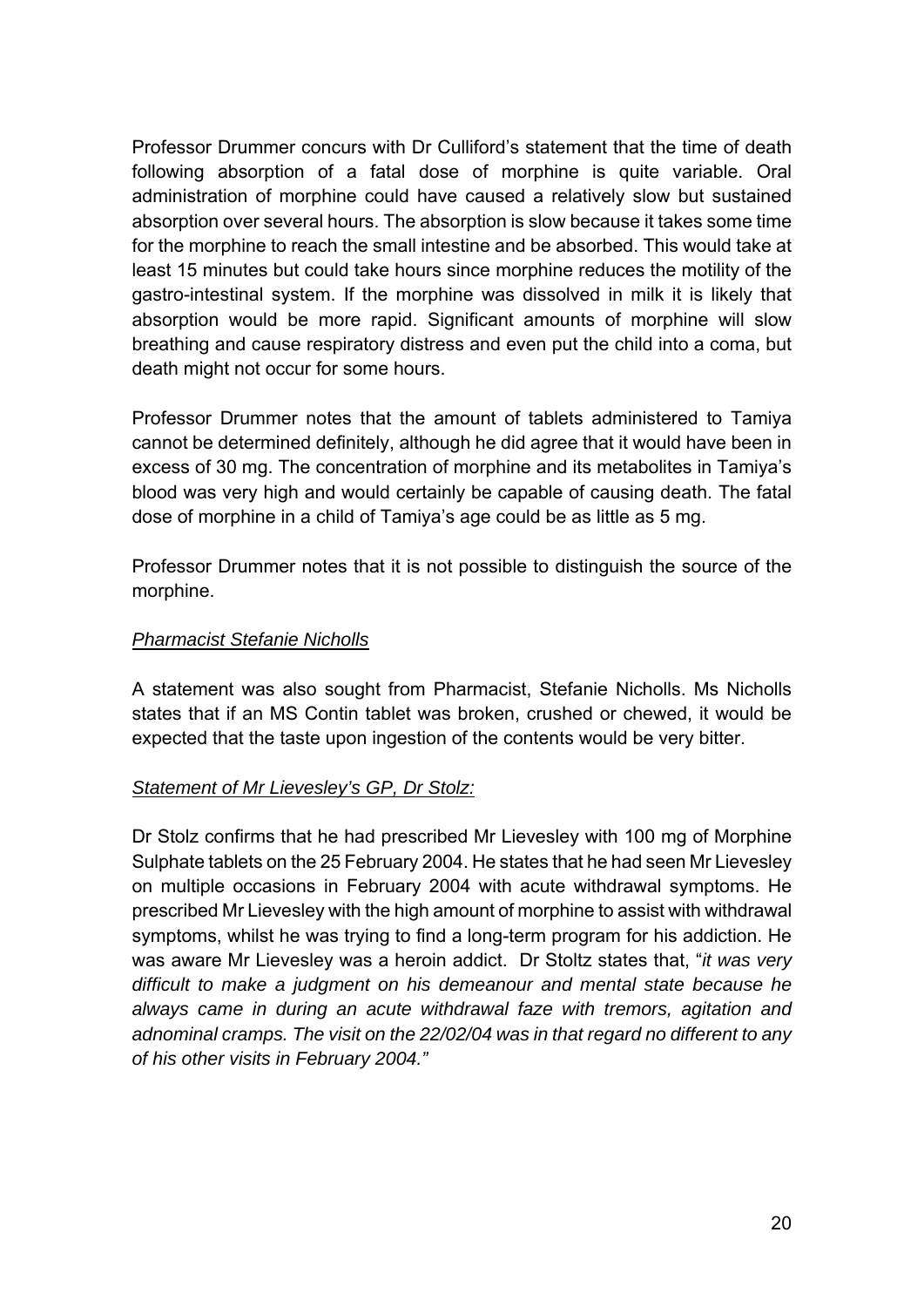#### *Statements provided by Ms Philippa Wijk & Kelly Weir*

The précis provided by the police indicates that statements were obtained from Ms Wiik and Ms Weir.

Ms Wjik is an Occupational Therapist who was asked to comment on Tamiya's ability to grasp objects in her fingers, at her age. Ms Wjik states that it would be unusual for children of Tamiya's age to have developed the fine grasp necessary to pick up small pellets, such as MS Contin tablets, and then successfully place the object in their mouths.

Ms Weir is a Speech Pathologist who was asked to provide an expert opinion regarding Dr Elizabeth Culliford's findings. Ms Weir noted that children develop the ability to reject bitter tastes between the ages of 14 to 180 days of age. If an infant is given a tablet which has a bitter taste, they may respond by gagging and possibly vomiting.

#### **How was the Morphine Administered to the Deceased Infant?**

Melinda Punch in both her evidence to the Crime and Misconduct Commission and her evidence at the inquest on 28 October 2014 said that the morphine tablets were melted down on a spoon using water and heat from a cigarette lighter, and then injected. Matthew Economidis gave a similar description in his evidence at the earlier hearing on 5 July 2013.

Ms Punch gave evidence both before the CMC and at the inquest that on occasions Peter Lievesley would inject her while she was asleep. Apparently this was done as a kindness, to ensure that she didn't wake feeling sick.

There is no evidence to indicate that there were any needle marks on the body of the deceased infant, and as noted by Dr Ong in his report above, it is most likely that the morphine was administered orally. Unfortunately neither parent of the deceased infant took responsibility for this. On the evidence the only persons who could possibly have done this were the parents.

Dr Olaf Drummer gave oral evidence on 29 October 2014. He gave the following essential evidence:

A morphine sulphate tablet, with the trade name *"MS Contin"* was a slow release tablet. It is designed to release morphine in a slow rate over many hours. In healthy persons the consumption of a tablet leads to *"a reasonably rapid transit from the stomach into the small bowel. Most of the tablet contents are absorbed in the small intestine; almost no drug is absorbed in the stomach itself. The rate of*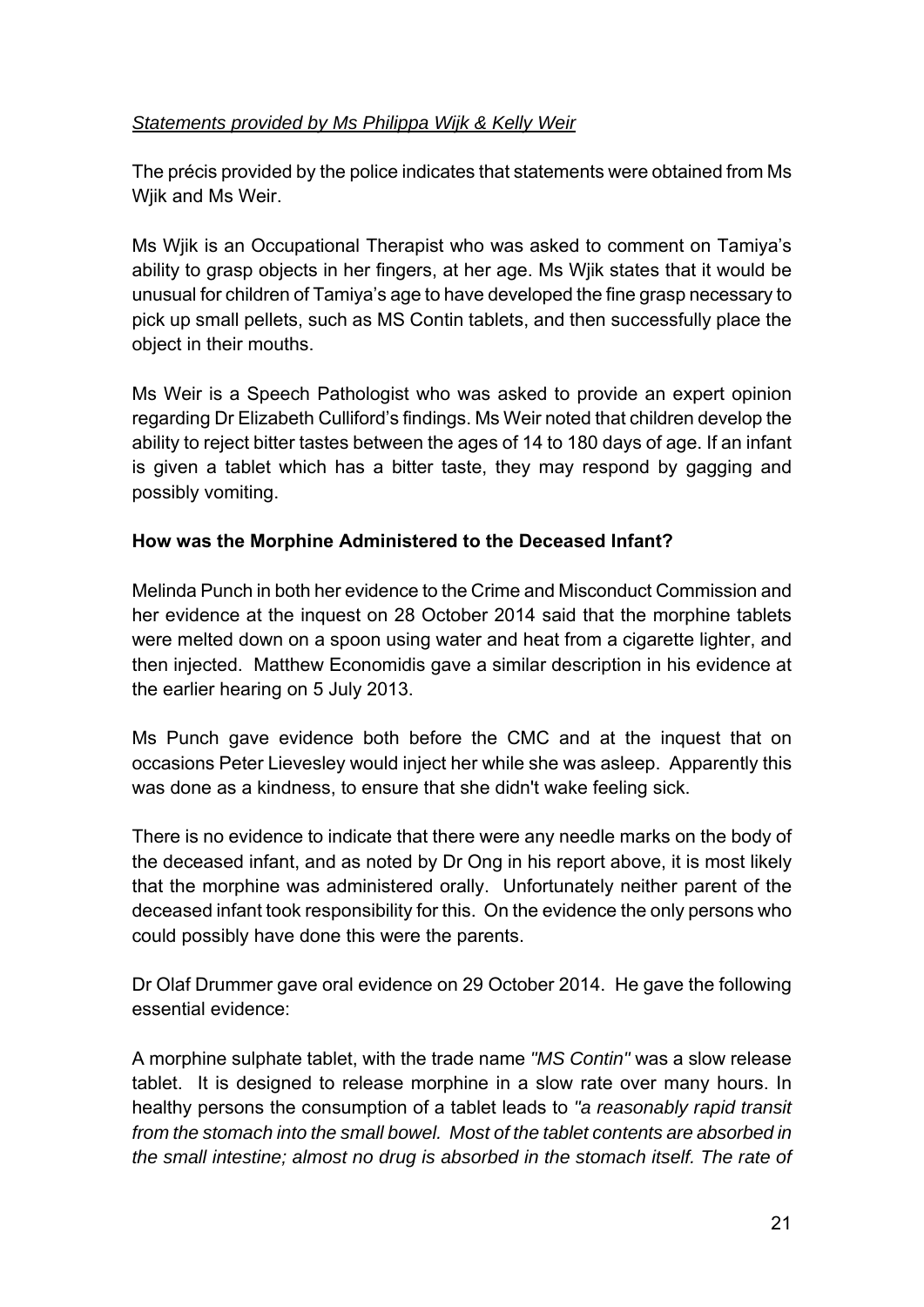*transit of tablets into the small intestine is normally relatively short but depends on the volume and type of material ingested, a range of physiological variables, and presence of drugs."* It was not possible to provide a time frame for the tablet in the child's stomach.

Kapanol is another morphine medication, but is a capsule rather than a tablet. The capsule would dissolve within several minutes releasing the contents into the stomach. The contents would remain in the stomach until transferred into the small bowel, with the same variables in respect of the MS Contin tablet. The contents of the capsule would be harder to detect in the stomach than an intact tablet.

As about 30 mgs of morphine remained in the deceased infant's stomach, then it was possible that some remnants of either a MS Contin tablet or Kapanol pellets may have been present. The presence of other contents in the stomach such as milk may have made a detection of the tablet or pellets difficult.

Given that 30 mgs of morphine remained in the stomach indicated that a greater dose had been administered to the deceased infant.

He was unable to provide a time frame as to when the ingestion of the morphine occurred. It was possible that it occurred when the deceased infant was given her last bottle sometime between 6pm and 7pm on 1 March 2004. It was also possible that it could have occurred shortly before her death sometime in the morning of 2 March 2004. It was impossible to say which scenario occurred.

There was a suggestion in the evidence that the deceased infant may have picked up a morphine tablet or capsule that had been dropped on the floor, and accidentally ingested it. It is submitted that on the evidence that possibility should be rejected. Philippa Van Wijk, an Occupational Therapist gave evidence at the earlier hearing on 8 July 2013. She considered that it was unlikely that a 6 month old infant would have developed the fine pincer grasp required to pick up a tablet or pellet and then put it in her mouth. She considered it unlikely that an infant of 6 months *"would have the fine motor skills to pick up say a small tablet but no only just pick it up but also bring it to their mouth, put it in their mouth and then swallow it .... Lots of steps that would - would likely fail at that age, where as an older child you wouldn't have as many steps that could - that fail."*

A further report was sought from an experienced Consultant Paediatrician, Dr Johanna Holt, who provided a report dated 13 May 2014, and who also gave evidence on 29 October 2014. She had vast experience of examining children of various ages, from birth upwards, and in particular infants of the age of the deceased. She considered it very unlikely that a 6 month old infant would be able to pick up a small object such as a tablet or capsule, using the pincer movement,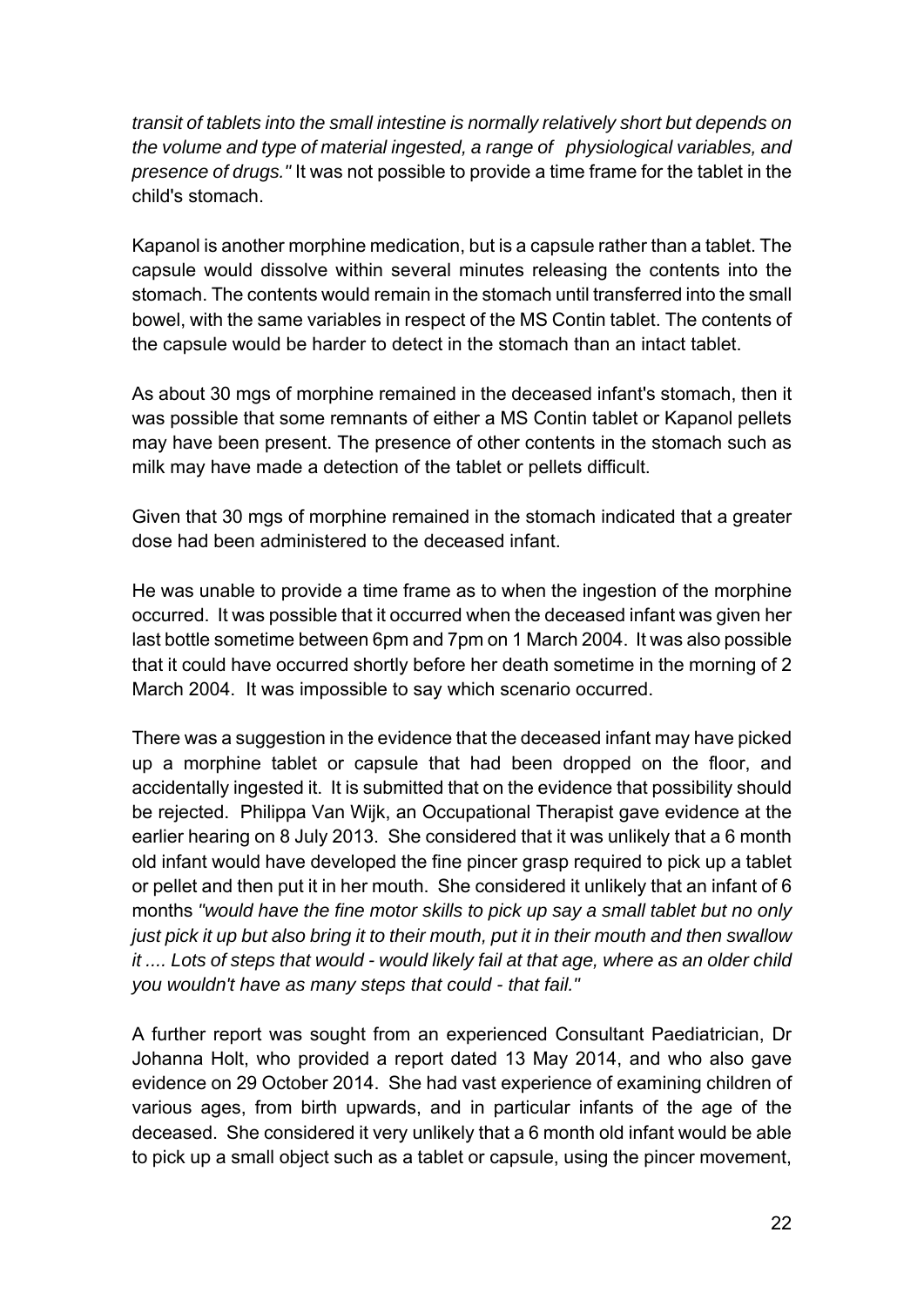and then able to bring it to the mouth. She made an important comment in the course of her evidence that even if that could occur, it was unlikely that the infant would swallow the tablet or capsule. The infant's teeth would not be fully developed, they would be unable to do more than *"gum"* the tablet or capsule, and as they are designed to be unpleasant to the taste it was likely that it would be spat out.

The evidence of Melinda Punch on 28 October 2014 discounted the suggestion that a tablet or capsule could have been left on the floor. She was adamant that she and Peter Lievesley made sure that the drugs were kept out of the children's reach, on top of a cupboard in the kitchen. She was careful to ensure that items were picked up off the floor so that the deceased infant could not accidentally ingest small objects. She described one occasion on the evening of 1 March 2004 in the presence of Matthew Economidis, where a 100 mg tablet was dropped to the floor. A concerted search was conducted for the tablet until it was found; one of the reasons for the search was to ensure that the children didn't pick it up.

This evidence is in contrast to the evidence given by the ambulance officer Renay Downey at the earlier hearing on 4 July 2013. She recalls that while the ambulance was on route to the hospital, Melinda Punch was in the ambulance. She said that "*She'd found the father's tablets, the baby's father's tablets, on the floor the day before. She was asking maybe that the baby had swallowed those. She said that maybe the older kids had suffocated the child."* Ms Downey said that she appeared to be *"going through all different sorts of scenarios"* (R1-48, L.20). It is significant that Ms Punch considered morphine poisoning very early on following the death of her infant daughter. More will be said of this later.

In the light of the evidence of Dr Van Wijk and Dr Holt, and to a lesser extent the evidence of Ms Punch on 28 October 2014, I can properly exclude any accidental swallowing of a tablet by the deceased infant. On all the evidence I find that there was a deliberate administration of morphine to the deceased infant, by one of her parents, perhaps with the knowledge of the other.

#### **Who was Responsible for Administering the Morphine to the Deceased?**

Neither Melinda Punch nor Peter Lievesley have admitted to administering the morphine: Ms Punch expressly denied it in evidence, and expressly denied having any knowledge that the deceased infant was being drugged.

Peter Lievesley was examined by the CMC on 15 October 2008. In essence, Peter Lievesley gave the following evidence: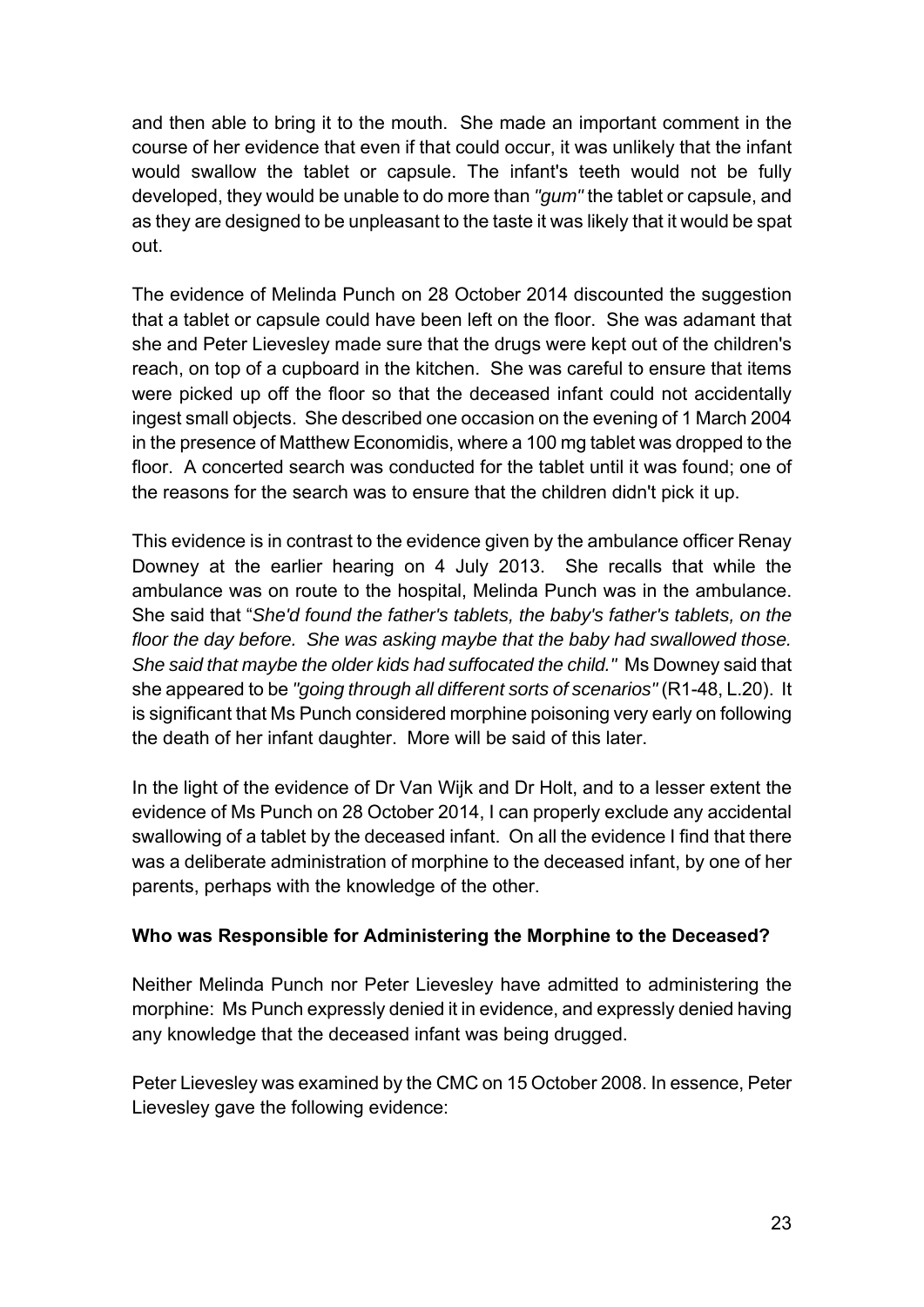- He had been hit by a car in an accident, and as a result his brain had been damaged. One of the consequences was that his memory was affected. He could recall *"basically the day my daughter died but I don't know if youse are going to get all the details"*; (p.7 of 34).
- He described the process of melting the MS Contin tablets at p.15 of 34.
- He recalled that on the evening of Monday 1 March 2004 he had been watching a movie, lying down together with his two older children. He felt that earlier in the night the deceased infant was put down to sleep. He recalled Melinda Punch waking him up later, and he took Sabrina, his eldest daughter to the bedroom and left his young boy out on the couch asleep. The next morning he was awoken by Sabrina saying something was wrong with Tamiya, and he and Melinda Punch went into Tamiya's bedroom, and saw that something was wrong. He grabbed Tamiya out of Melinda's arms and ran outside across the road, to the neighbours to call an ambulance.
- Melinda Punch was the usual person who put Tamiya to bed at night; he had never seen how she did that.
- On his recollection he had not taken any morphine that day, as from what he recalled they had no morphine in the house; he thought that he and Melinda Punch had *"probably"* taken a Benzodiazepine.
- He considered that there was a conflict in the medical evidence about whether the deceased infant had died from morphine intoxication; in his mind that's not what she died from (p.31 of 34).
- He was certain that Melinda Punch would not have administered morphine to her own daughter, and as far as he knew they had no morphine in the house that night.

The examination continued after a break. The continued examination is Exhibit *"F15"*. He gave the following essential evidence:

 He denied having any knowledge of filling a script for Kapanol 100 mg capsules on 1 March 2004. He accepted that he would not have gone through 20 tablets in one day (pp.13-14 of 29).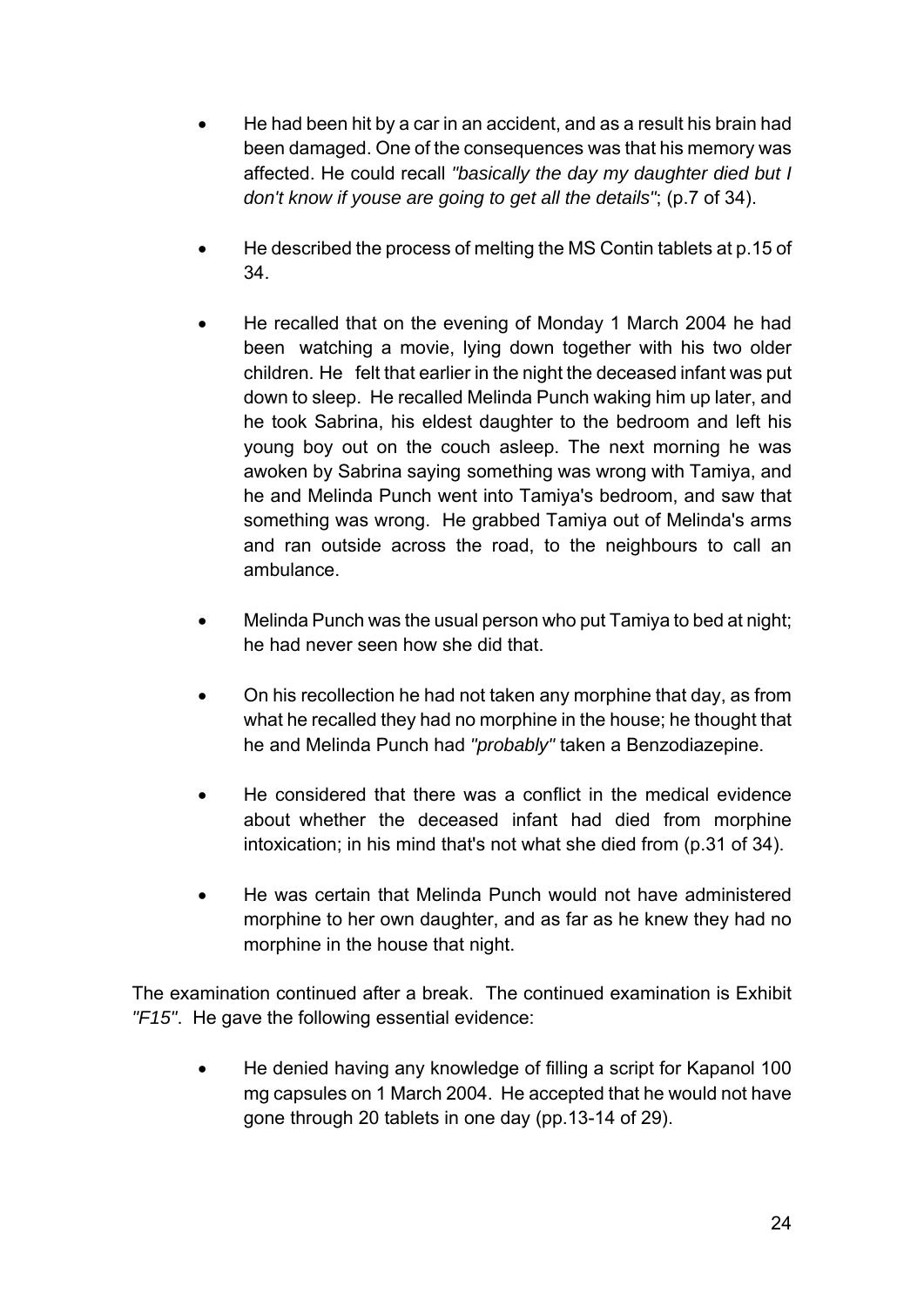- He could not recall dealing with a black bag or backpack on the morning of the deceased infant's death.
- He did not believe that he had said outside the house, *"My fucking kids have killed my baby"* (p.16 of 29).
- He did not recall Melinda Punch saying to him, *"If I find out this is your fault you mongrel I'll kill you."*
- He did not believe that Melinda Punch said to him that morning, *"I hope she hasn't got any of your stuff because I didn't vacuum the floor yesterday."* (P.24 of 29).
- He did not believe that any of his children contributed to the death the deceased infant.

I refer again to the evidence Kaye Becker was a neighbour who lived at Eira Court, Edens Landing, the same street the deceased infant lived with her family. She recalled the morning of 2 March 2004 when she heard her next door neighbour on the phone talking to someone quite loudly. She heard lots of screaming coming from the road, and she walked out of the front door of her house to see if anyone needed help. She saw two ambulances parked outside or near Leanne Mapley's house. She saw the young woman who lived at number 28 Eira Court. She was holding a baby and yelling at a male person, whom she thought was her partner. She heard the lady yell out *"I hope she hasn't got any of your stuff because I didn't vacuum the floor yesterday"* and *"If I find out this is your fault you mongrel, I'll kill you"*. She refers to 'a man' walking around looking dismayed and swearing back. The evidence of all of the independent witnesses has been summarised above.

Renay Downey, another paramedic with the Queensland Ambulance Service, referred to above, provided a statement which is Exhibit *"B24"*. She also gave evidence at the inquest. She recalled that Melinda Punch was asking a lot of questions as to *"Why?"* During the conversation Melinda Punch told her that *"She had found dad's tablets on the floor and felt perhaps the baby had picked one of them up."* She also said the following:

*"The father had been to the doctor and that these tablets had altered him. She said this to me several times. She also said that maybe the other two children had hurt the baby; she felt perhaps they had suffocated the baby. She then got quite angry towards the other children and made it clear she didn't want them around."* 

Melinda Punch was an unsatisfactory witness. Her evidence was contradicted by a number of other reliable witnesses, and she made a number of contradictory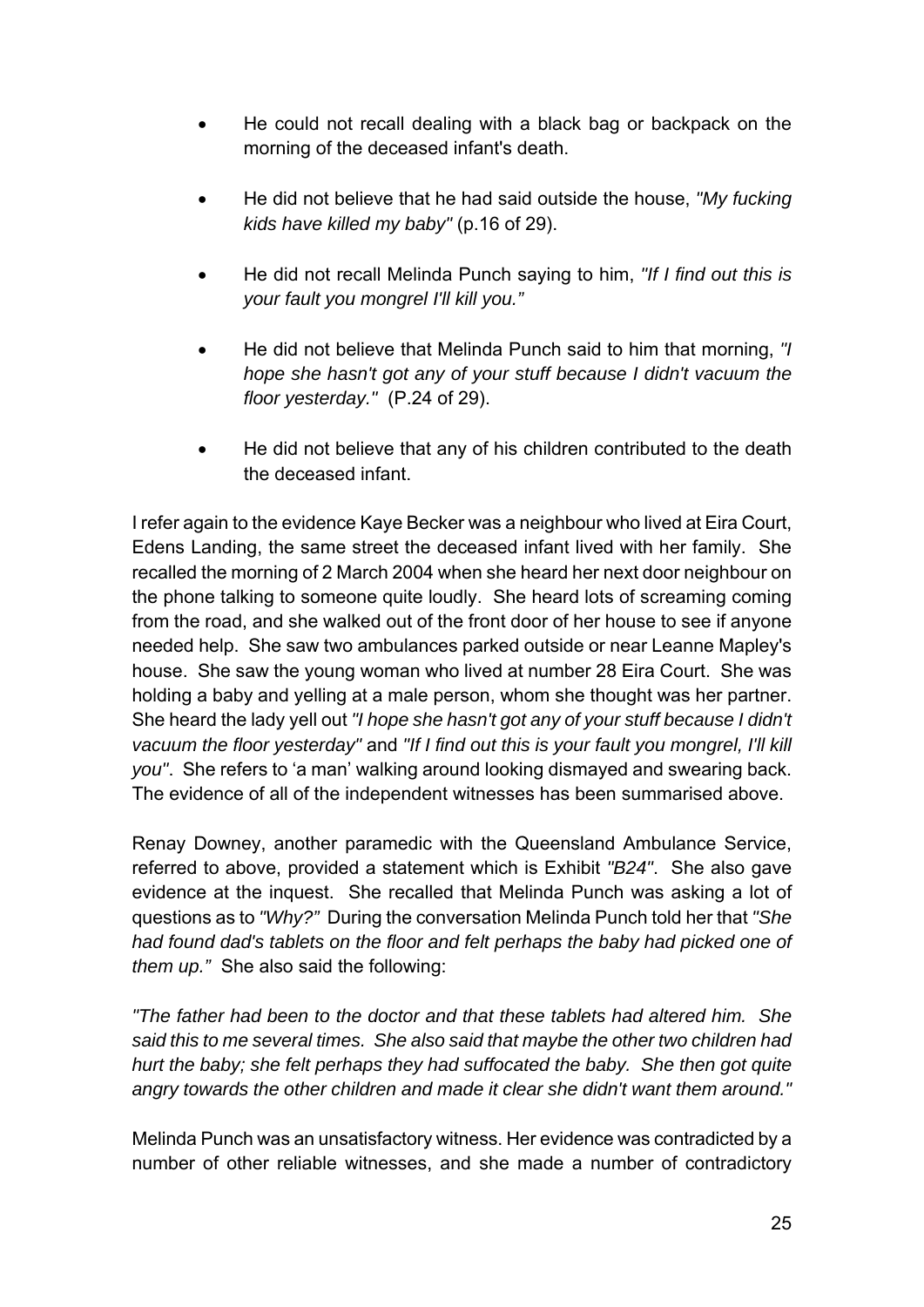statements within her own evidence. She said in evidence that in the months leading up to the death of the deceased infant she was seeing Dr Stolz every 10 days. This was clearly contradicted by the objective evidence from Dr Stolz and the DDU records. She asserted that she did not think at the time when the deceased infant was discovered that she had been drugged. This is contrary to statements made to other persons on the morning, that evidence she gave to the CMC.

Her account of how Tamiya was discovered on the morning of 2 March 2004 shifted. In the police interview of 2 March 2004, the transcript of which is Exhibit *"D3"*, she said that the children were still asleep when she woke up and discovered Tamiya in the cot. In her statement to police dated 12 April 2004, Exhibit *"B66"*, she stated that she was woken up by her daughter Sabrina, yelling *"Tamiya's a monster mum"*. In neither the first interview nor the statement did she mention the fact that on the morning she awoke to Peter Lievesley injecting her with morphine. This did not reveal itself until the CMC interview in 2008.

In her sworn evidence she said that despite her addiction she was able to manage reasonably well with the running of the household and the care of the children. This is clearly contradicted by a statements of Krystal Axtell, Mary-Anne Lievesley and Christine Punch and the photographs of the house taken by police on 2 March 2004. It is also inconsistent with a statement she made to the Department of Children Services on 2 March 2004 where she stated that *"She has been asking*  for family support as she felt that she could not cope with the three children, *however no-one has responded"*.

In the course of her oral evidence, for the first time, she stated some weeks before the death of the deceased infant Peter Lievesley had a psychotic episode, where he was eating his own faeces in the shower stall of the bathroom. When asked why she did not tell either Mrs Lievesley or her own mother, Christine Punch about this, she then changed her evidence to suggest that this incident occurred on the weekend before the deceased infant's death that is the weekend of 28 and 29 February 2004. She denied telling Jasmeet Bharaj, a Senior Complaints and Review Officer with the Department of Communities, that Peter Lievesley did not do drugs. She accepted in evidence that if she had said that, that was a lie.

She could not explain how the deceased infant came to ingest morphine. She said that she was the person who usually gave the deceased infant her bottle of formula. In her type-written statement to police dated 12 April 2004 she said that on the evening of 1 March 2004 she recalled giving the deceased infant some yoghurt; she vomited up little bits of yoghurt, that she forced her to eat it. She then made her a bottle of formula, and fed the deceased infant the bottle while she sat on the couch in the lounge room. The deceased infant managed to keep this down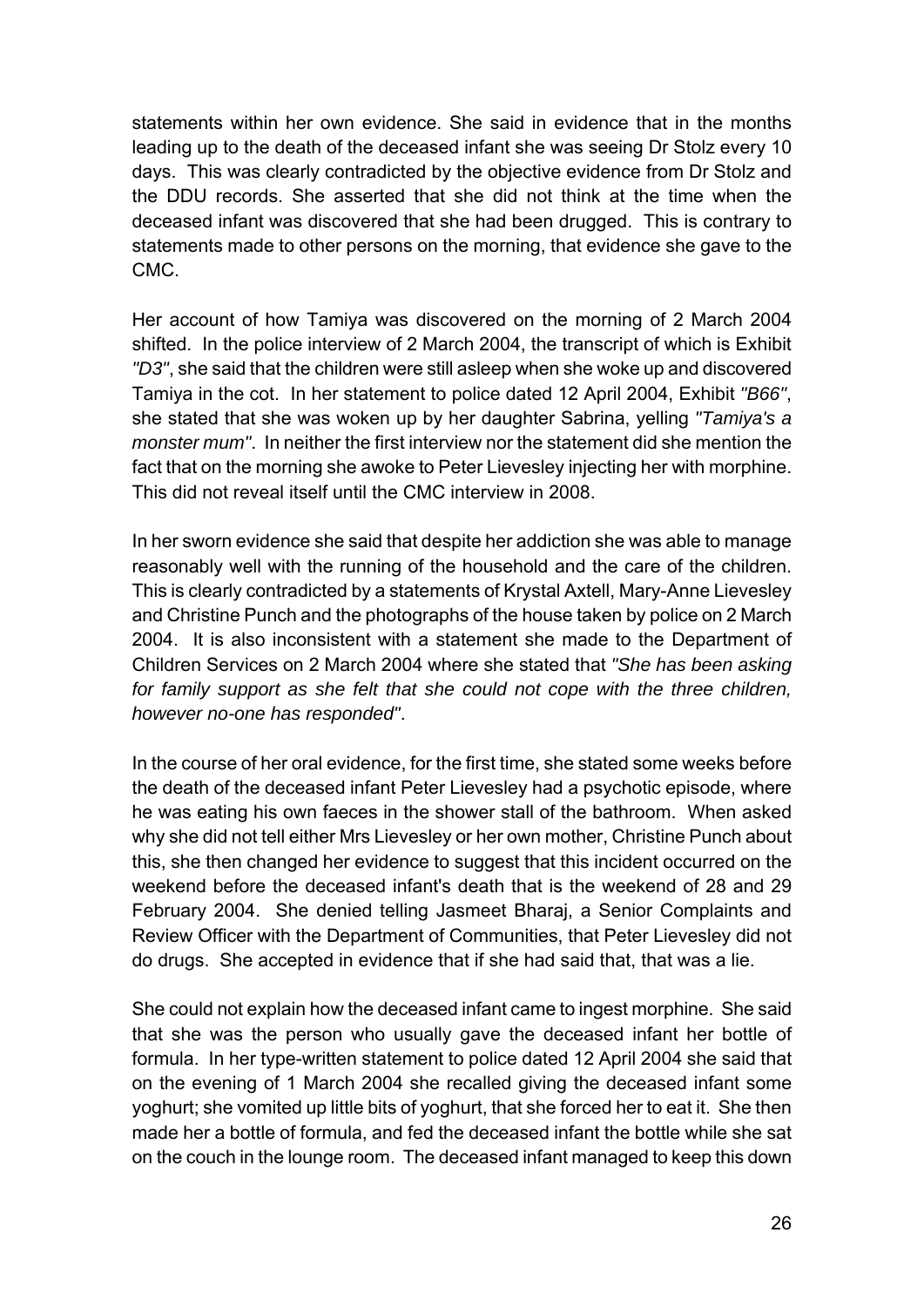without vomiting. This was *"between 5 and 6 o'clock by this time, and I could see that she was drowsy, so I placed her in the cot. She seemed tired."* Sometime later when she went to the toilet and walked past the deceased infant's bedroom, she had seen that the bottle had been thrown out of the cot. She went and picked up the bottle, and saw the deceased infant was asleep. She next checked on the deceased infant at about 1.30am according to a clock on the microwave.

There is no direct evidence of an intention to kill the deceased infant by either of her parents. However, the level of morphine found in Tamiya's blood does indicate a high dose was given and it is reasonable to assume the parents were aware of the risks associated with ingesting that amount of morphine, provided they were able to make rational decisions.

It seems mostly likely that morphine was given to the deceased infant to put her to sleep for longer periods. One would expect the mother of the deceased infant to be aware of unusually long sleep patterns, and whether the deceased infant was drowsy upon waking.

Matthew Economidis gave a statement to police dated 17 October 2008. He stated at para 44 that he quickly spoke to Melinda Punch on the morning of 2 March 2004 when the ambulance was present. Significantly, he claimed that Melinda Punch told him the following: *"I had just checked her half an hour before and she looked to be okay and then half an hour later she was lying next to a pile of vomit and she was blue."* That statement was signed by Economidis and sworn that the contents were true to the best of his knowledge and belief. When he came to give evidence in the Supreme Court trial and at the inquest, he denied speaking to Melinda Punch or Peter Lievesley, he said that because of the commotion with the police and the ambulance he simply drove on. His evidence should be viewed with a degree of scepticism.

Plain Clothes Senior Constable Matthew Phillips in his statement said he observed that when he examined the house at 28 Eira Court, Edens Landing, he observed that the house was untidy and messy. This is confirmed by the photographs taken of the house, which are Exhibit *"D12"*. Three empty boxes of MS-Contin were located, two packets being 60 mg tablets x 20, and one packet being 10 mg tablets x 20. Each packet was labelled with the name of Melinda Punch. On examination of the wheelie bin in the driveway revealed empty syringe wrappers, and 3 sharps containers which were full.

Photographs taken by the Scenes of Crime Section showed 2 baby bottles in the house; one containing white liquid in the refrigerator, and one container white liquid in the room where the deceased infant slept. An open tin of Karicare Infant Formula was found on a bench next to the stove in the kitchen, and another tin of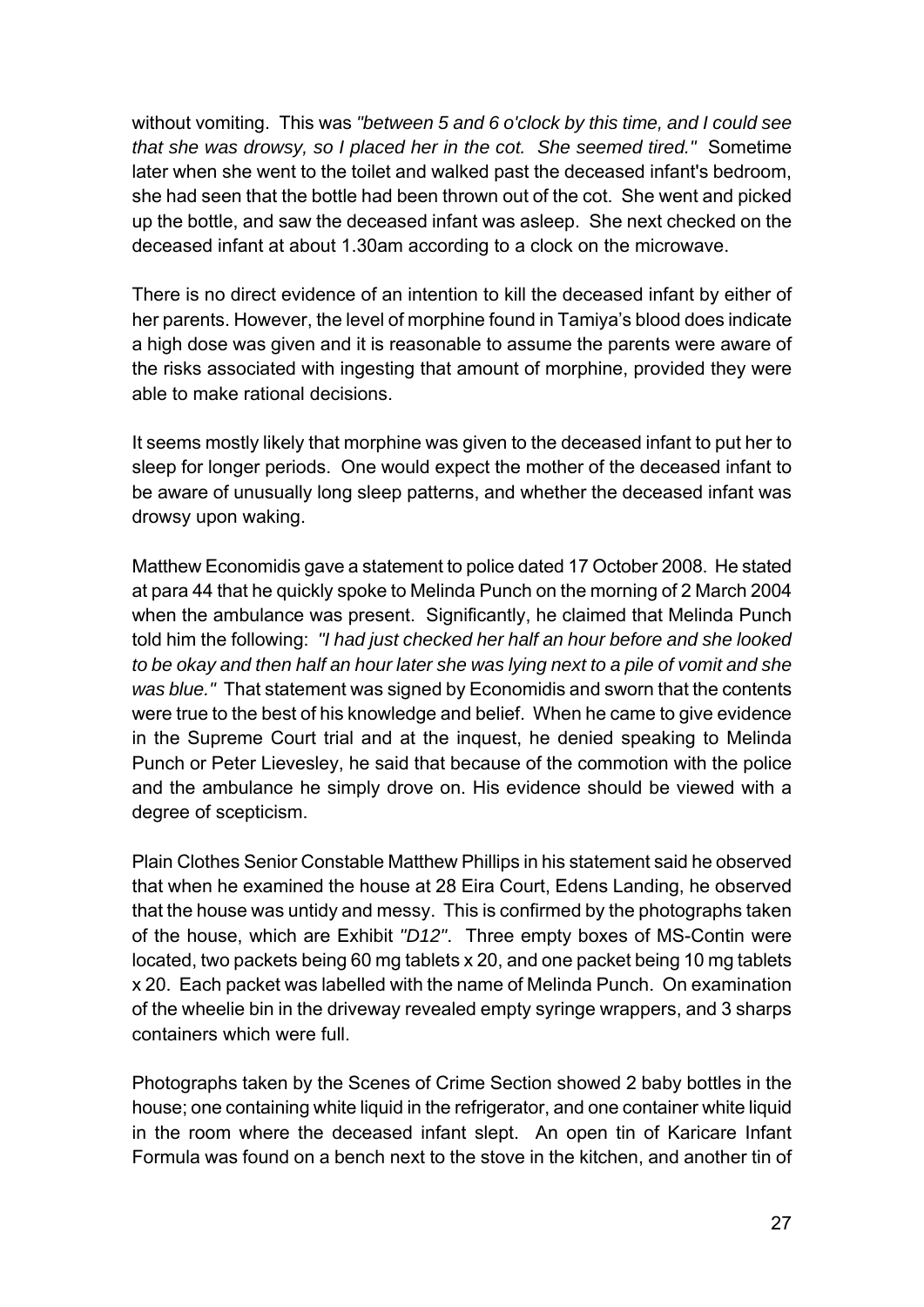Karicare Infant Formula was found in a pantry cupboard. A tin of Nestle Lactogen and a tin of S-26 Toddler Gold formula mix were also found in the kitchen. Unfortunately neither the bottles nor the tins of formula were seized by police for further forensic examination.

Counsel for Melinda Punch submits that the behaviour of Melinda Punch immediately after discovering Tamiya was deceased are inconsistent with her having given the morphine to Tamiya. It does not demonstrate any knowledge of Peter's deliberate actions. I accept that her behaviour could lead to that conclusion on the balance of probabilities.

## **Adequacy of the Police Investigation**

Plain Clothes Senior Constable Matthew Phillips in his evidence considered that as at 2 March 2004 there was no written policy that required him to seize items such as the baby bottles and the cans of formula. He said he had been advised by senior officers that he did not need to take those items; he said he had been to other SIDS related deaths where he hadn't taken items of property, based on that same reasoning.

Under questioning by me he said that he had investigated a number of so-called SIDS deaths previously. He agreed that that diagnosis should only been given when all other causes of death had been excluded. He admitted that he had investigated the death of the deceased infant on the assumption it was a SIDS related death, and not suspicious. He conceded in hindsight that was an error.

Detective Acting Senior Sergeant Naomi Lockhart gave evidence at the inquest. She said the first response was to get to the scene at Eira Court, liaise with general duties officers and establish what had occurred. She did not enter the house when she arrived. She received a short briefing from uniform police, and had been told that the deceased infant had been removed from the scene.

She did not give a thorough briefing to Plain Clothes Senior Constable Matthew Phillips and Plain Clothes Senior Constable Tanisha Furlong, *"because at that stage we weren't really sure what had occurred."* She was not aware of any police policy or protocol in place at that time in relation to seizing items during a search of a residence in which an infant had died unexpectedly. She said that she took time to take the clothing from the deceased infant.

Upon receipt of information in 2006 that Sabrina Lievesley had been given a tablet in her yoghurt by Peter Lievesley, and it seemed Peter Lievesley had put a tablet in the deceased infant's bottle; she conducted an interview with Sabrina on 4 May 2006. As a result of her interview and other investigations she considered that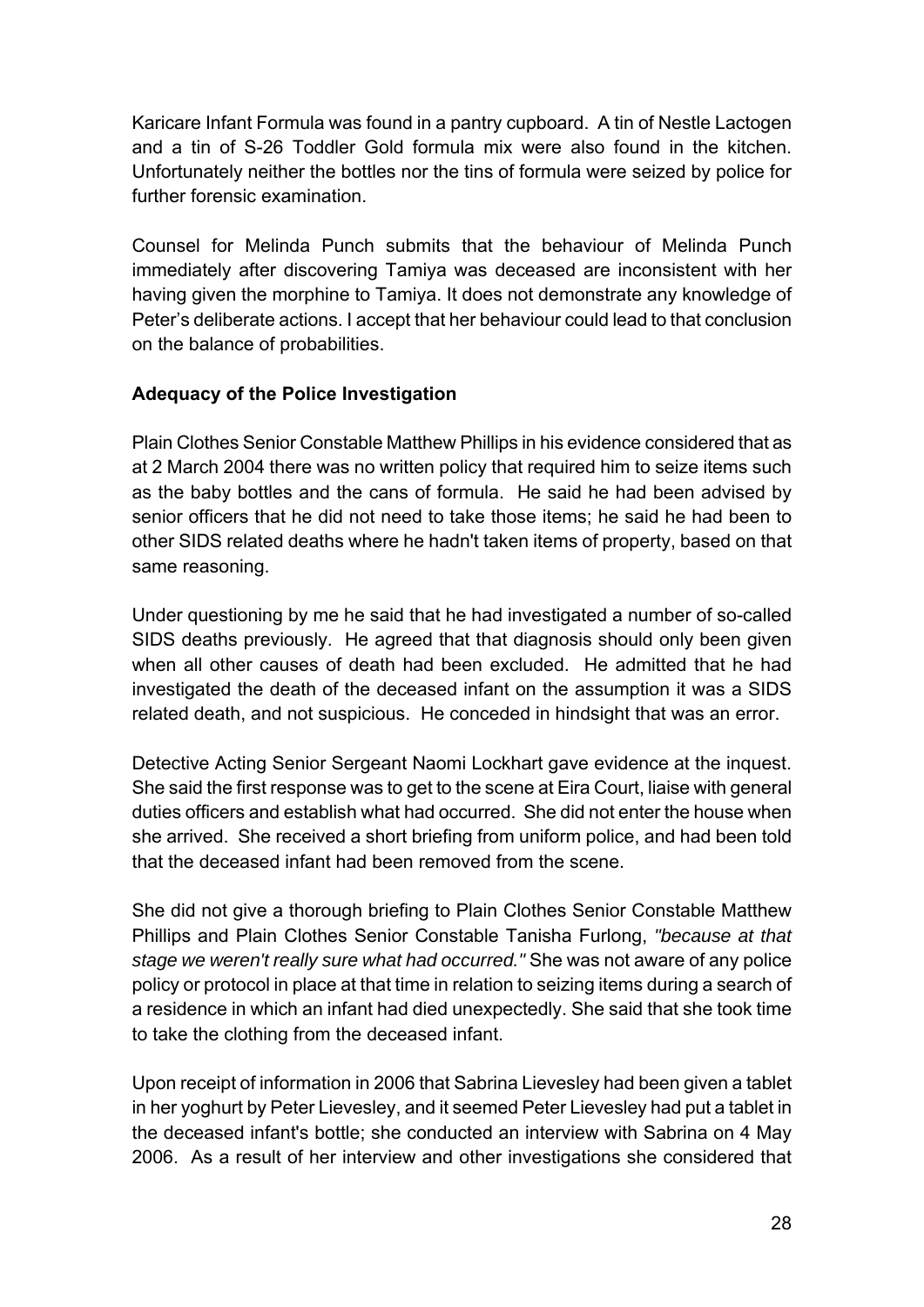they were little use in a criminal proceeding. Very small quantities of morphine were detected on the clothing of the deceased infant.

Detective Senior Sergeant Christopher Hansel, provided a statement. Importantly, he states that as at January 2004, the Operation Procedures Manual of the Queensland Police Service had specific provisions concerning the investigation of sudden deaths of children. Section 7.14 of the Manual set out the particular investigations to be conducted, and these are clearly set out paragraphs 15 and 16 of Detective Senior Sergeant Hansel's statement. The relevant extracts from the 2013 manual were also provided. At para 2, a comparison of the two policies in existence in 2004 and 2013 identify that is was substantially the same in its wording and physical procedure. It was noted at para 23 that whether items are seized by police is at the discretion of the investigator, once the investigator believes suspicious circumstances do exist.

I note the concession made by Plain Clothes Senior Constable Phillips that there was a hasty decision that the death of the deceased infant was one of SIDS, and proper procedures following the manual in existence in 2004 should have resulted in the seizing of at least the bottles, the formula, the bedclothes.

#### **The Supreme Court Trial -14 November 2012**

On 14 November 2012, Ms Punch was arraigned in the Supreme Court at Brisbane in relation to a charge of manslaughter before Fryberg J. The prosecution called eleven witnesses. Ms Punch did not give evidence. Evidence was called during the trial from Professor Drummer. He was asked to comment on the effect 50 tablets of Valium would have on a person, if consumed over a four day period (per Ms Punch's statement). Dr Drummer stated that twelve 5 mg tablets of Valium is a substantial dose. If it was taken with Morphine, it would significantly add to the sedation effect of the morphine.

Professor Drummer conceded during cross-examination that after a child has been administered morphine it could fall into a coma, however, would still give the appearance of breathing. Matthew Economidis described Ms Punch and Mr Lievesley as "everyday users". He denied that he had given morphine to Tamiya or any of the other children. At the conclusion of the Crown's case on 19 November 2012, defence submitted that there was no case for the defendant to answer. Fryberg J rejected this submission, ruling that on the Crown's evidence, Ms Punch did have a case to answer. The jury retired on 19 November 2012. On 21 November 2012, the jury was discharged after being unable to reach a verdict.